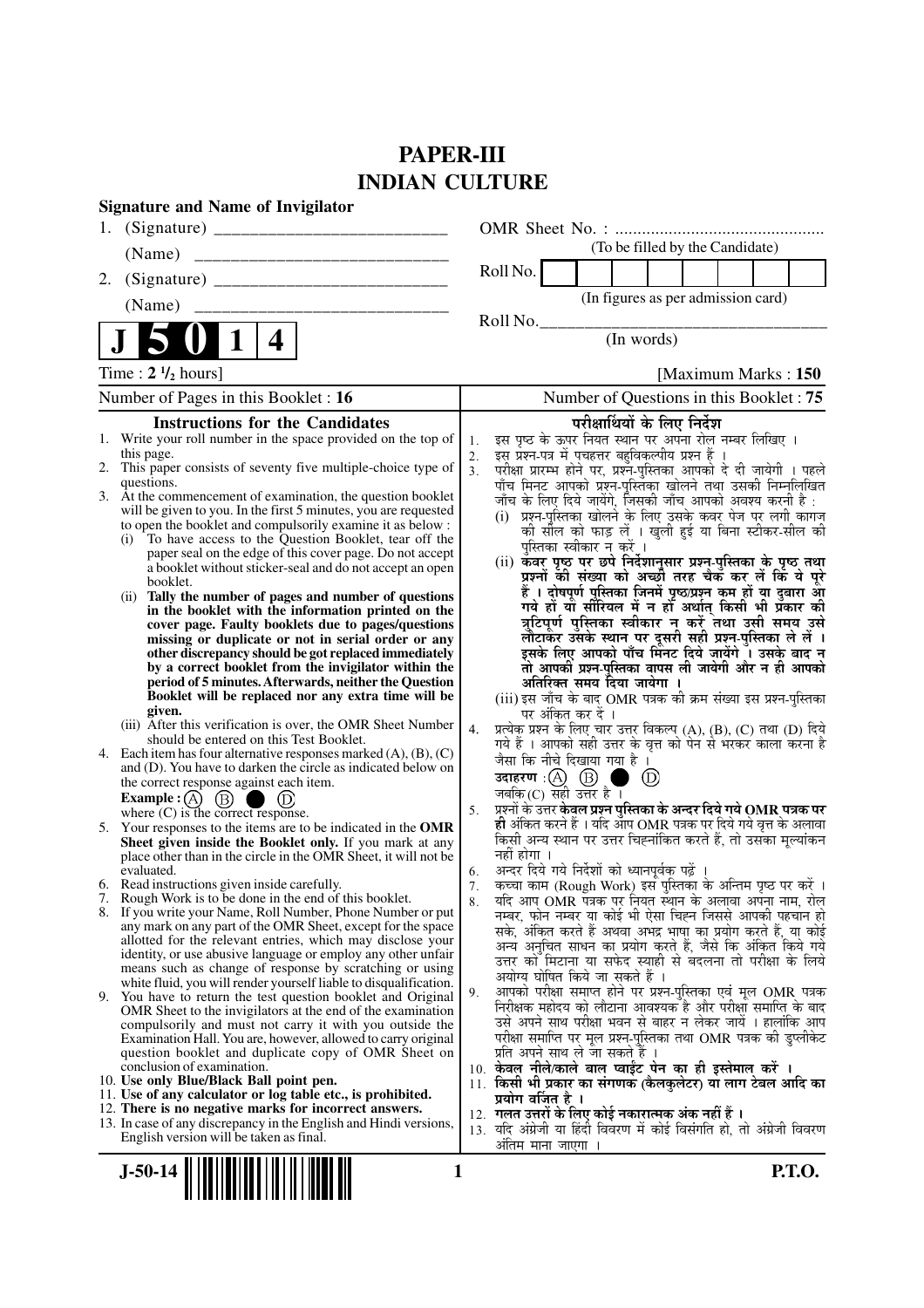### **INDIAN CULTURE Paper – III**

**Note :** This paper contains **seventy five (75)** objective type questions of **two (2)** marks each. **All** questions are compulsory.

**1.** Consider the following materials :<br> **1.** Charcoal 2. Bone 1. Charcoal 2. Bone 3. Wood 4. Shell Which can be used in C-14 dating ?

 Select the correct answer with the help of the code given below :

### **Codes :**

| $(A)$ 4 only   | $(B)$ 2 and 4     |
|----------------|-------------------|
| (C) 1, 2 and 3 | (D) 1, 2, 3 and 4 |

- **2.** 'Potin' used for minting some ancient Indian coins is an alloy of the following :
	- (A) Copper, Tin and Lead
	- (B) Copper, Tin, Zinc and Lead
	- (C) Copper, Tin, Zinc and Silver
	- (D) Copper, Tin, Lead and Silver
- **3.** Jhūkar culture was discovered at which one of the following sites ?
	- $(A)$  Rānā Ghundai (B) Kull $\overline{I}$
	- (C) Chānhu-daro (D) Anjirā
- **4.** From which one of the following sites pre-Harappan remains have not been found ?
	- (A) Harappa (B) Kalibangan
	- (C) Rangpur (D) Kot Diji
- **5.** Match List-I with List-II and select the correct answer with the help of the code given below :

|             |                           | $List-I$                    |              |                          | $List - II$                    |  |
|-------------|---------------------------|-----------------------------|--------------|--------------------------|--------------------------------|--|
|             |                           | (Harappan Site)             |              | (Excavator)              |                                |  |
| a.          |                           | Chānhu-daro                 |              | i.                       | John Marshall                  |  |
|             |                           | b. Mohenjo-daro             |              | ii.                      | R.S. Bist                      |  |
| $c_{\cdot}$ |                           |                             |              |                          | Bhagwānpurā iii. E.J.H. Mackay |  |
|             |                           | $d.$ Banāwal $\overline{i}$ |              |                          | iv. J.P. Joshi                 |  |
|             | <b>Codes:</b>             |                             |              |                          |                                |  |
|             | a                         | h                           | c            | d                        |                                |  |
| (A)         | $\overline{\mathbf{u}}$   | iii                         | $\mathbf{i}$ | iv                       |                                |  |
| (B)         | $\overline{\mathbf{iii}}$ | $\mathbf{i}$                | iv           | $\overline{\mathbf{ii}}$ |                                |  |
| (C)         | $\dot{1}v$                | $\overline{\mathbf{u}}$     | iii          | i                        |                                |  |
|             | $\mathbf{1}$              | iv                          | ij           |                          |                                |  |
|             |                           |                             |              |                          |                                |  |

**6.** 'Sūlagava' sacrifice was performed for the propitiation of which deity ? (A) Agni (B) Brhaspati<br>
(C) Indra (D) Rudra (D) Rudra

- **7.** Head of the family in the Revedic period was known as (A) Kulapa (B) Kulapati (C) Grhapati
- **8.** A reference to the expansion of Aryan culture in the east beyond  $S$ adān $\overline{i}$ rā (Gandak) occurs in
	- (A) Aitareya Brāhmana (B) Gopatha Brāhmana
	- $(C)$  Pa $\tilde{n}$ cavismsa Brāhmana
	- (D) Śatapatha Brāhmana
- **9.** Who was the learned lady who could debate on higher knowledge in the assembly of Philosophers ?
	- (A) Apālā (B) Gārgī<br>(C) Ghosā (D) Viśvav
	- $(D)$  Viśvavārā
- **10.** What was the occasion of Sitāyajña ?
	- (A) Tilling a field
	- (B) Kanyādāna in marriage
	- (C) Laying foundationof a temple
	- (D) Preparing for Rājasūya
- 11. Which of the following Samsakāras were pre-natal?<br>1. Sahadharm
	- 1. Sahadharma-Chārin $\overline{1}$  Samyoga<br>2. Simantonnavana
	- 2.  $S_{\text{Im}atonnayana}$ <br>3 Pumsayana
	- Pumsayana
	- 4. Garbhādhāna

 Select the correct answer with the help of the code given below : **Codes :** 

- (A)  $1, 2$  and  $4$  (B)  $1$  and  $2$
- (C) 2, 3 and 4 (D) 1 and 4
- **12.** The famous 'Gāyatr<sub>i</sub> Mantra' is addressed to which one of the following deities ?
	- (A) Savit
	- (B) Visnu Urukrama
	- (C) Mitra
	- (D) Pūsan

Paper-III 2 J-50-14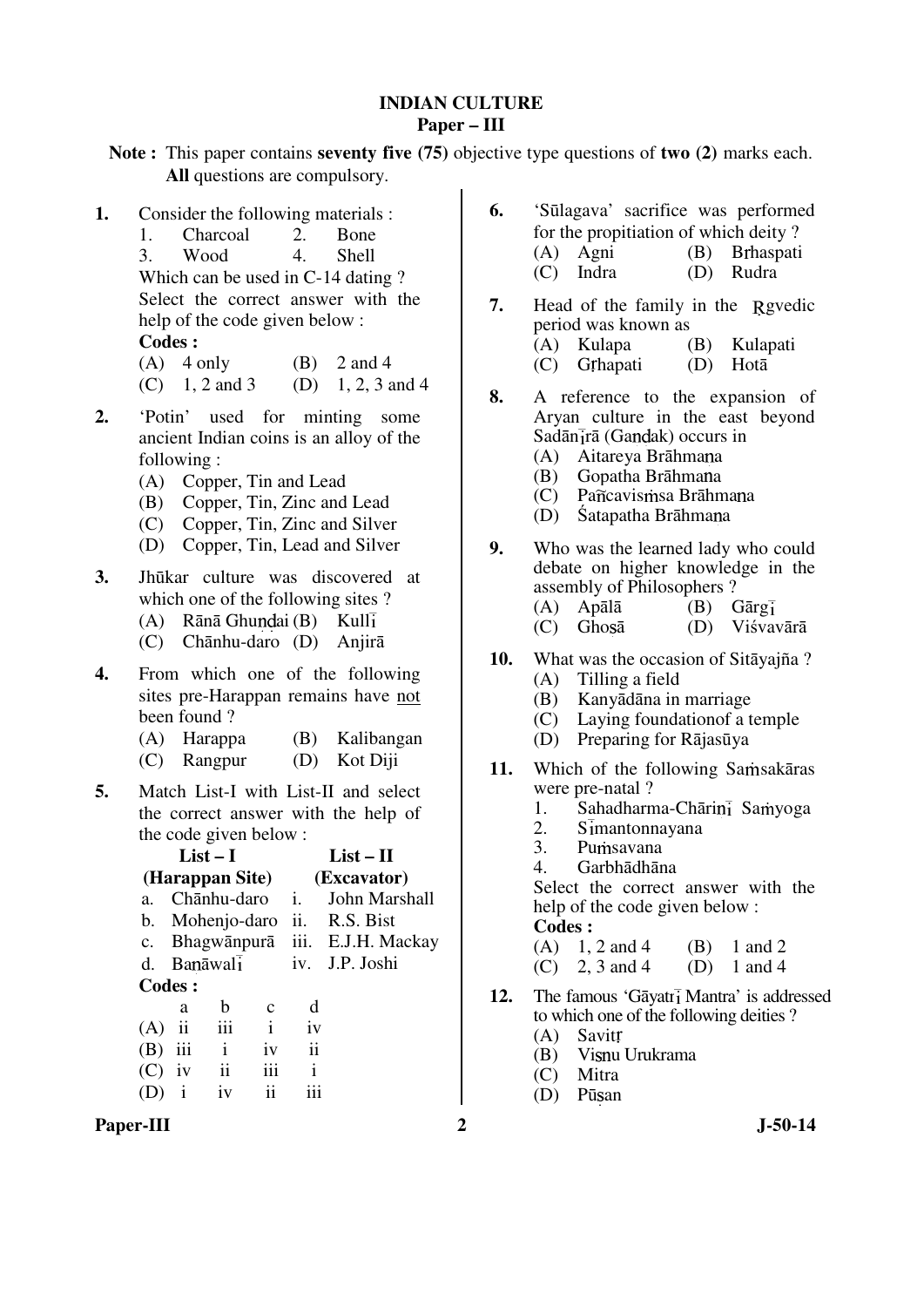# भारतीय संस्कृति

प्रश्नपत्र – III

| अनिवार्य हैं ।                                                                                                                                                                                                                                                                         | सूचना: इस प्रश्नपत्र में पचहत्तर (75) बहु-विकल्पीय प्रश्न हैं । प्रत्येक प्रश्न के दो (2) अंक हैं । सभी प्रश्न                                                                                                             |
|----------------------------------------------------------------------------------------------------------------------------------------------------------------------------------------------------------------------------------------------------------------------------------------|----------------------------------------------------------------------------------------------------------------------------------------------------------------------------------------------------------------------------|
| निम्नलिखित वस्तुओं पर विचार कीजिए :<br>1.<br>कोयला<br>2.<br>हड्डी<br>1.<br>सीपी<br>लकड़ी 4.<br>3.<br>किनका उपयोग C-14 तिथि-निर्धारण में किया                                                                                                                                           | शूलगव यज्ञ किस देवता के उपशमन के लिये<br>6.<br>किया जाता था ?<br>(A) अग्नि<br>(B) बृहस्पति<br>(C) इन्द्र<br>(D)<br>रुद्र                                                                                                   |
| जा सकता है ? नीचे दिये गए कूट की सहायता<br>से सही उत्तर का चयन कीजिए:<br>(A) केवल 4 (B) 2 एवं 4<br>(C) $1, 2$ एवं 3 (D) $1, 2, 3$ एवं 4                                                                                                                                                | ऋग्वैदिक काल में परिवार के मुखिया की संज्ञा थी<br>7.<br>$(B)$ कुलपति<br>(A) कुलप<br>गृहपति<br>होता<br>(C)<br>(D)                                                                                                           |
| कतिपय प्राचीन भारतीय सिक्कों के निर्माण में<br>2.<br>प्रयुक्त पोटिन निम्नलिखित की मिश्रित धातु है :<br>(A) ताम्बा, टिन और सीसा<br>(B) ताम्बा, टिन, ज़स्ता और सीसा                                                                                                                      | पूर्व दिशा में सदानीरा (गण्डक) से आगे आर्य<br>8.<br>संस्कृति के प्रसार का उल्लेख मिलता है:<br>$(A)$ ऐतरेय ब्राह्मण में $(B)$ गोपथ ब्राह्मण में<br>पञ्चविंश ब्राह्मण में (D) शतपथ ब्राह्मण में<br>(C)                       |
| (C) ताम्बा, टिन, ज़स्ता और चाँदी<br>(D) ताम्बा, टिन, सीसा और चाँदी<br>झूकर संस्कृति निम्नलिखित में से किस स्थल पर<br>3.                                                                                                                                                                | वह विद्वान महिला कौन थी जो दार्शनिकों की<br>9.<br>सभा में उच्च ज्ञान पर वाद-विवाद करने में<br>सक्षम थी ?                                                                                                                   |
| प्राप्त हुई थी ?<br>(A) राना घुण्डइ (B) कुल्ली                                                                                                                                                                                                                                         | $(B)$ गार्गी<br>(A) अपाला<br>घोषा<br>(D) विश्ववारा<br>(C)                                                                                                                                                                  |
| (C) चान्हु-दड़ो (D) अंजिरा<br>निम्नलिखित में से किस स्थल से हड़प्पा-पूर्व<br>4.<br>कालीन अवशेष <u>नहीं</u> मिले हैं ?<br>कालीबंगा<br>(A) हड़प्पा<br>(B)<br>कोट दीजी<br>(C) रंगपुर<br>(D)                                                                                               | सीतायज्ञ का क्या अवसर होता था ?<br>10.<br>(A) खेत की जुताई<br>विवाह में कन्यादान<br>(B)<br>(C) मन्दिर का शिलान्यास<br>(D) राजसूय की तैयारी                                                                                 |
| सूची - I को सूची - II से सुमेलित कीजिए एवं<br>5.<br>नीचे दिये गए कूट की सहायता से सही उत्तर का<br>चयन कीजिए :<br>सूची – I सूची – II<br>(हड़प्पीय स्थल)<br>(उत्खननकर्ता)<br>a. चान्हु-दड़ो<br>i. जॉन मार्शल<br>b. मोहेनजो-दड़ो<br>ii. आर.एस.बिष्ट<br>iii. ई.जे.एच. मैके<br>c. भगवानपुरा | निम्नलिखित में से कौन से संस्कार जन्म के पूर्व<br>11.<br>सम्पादित होते थे ?<br>सहधर्म-चारिणी संयोग<br>1.<br>2. सीमन्तोन्नयन<br>पुंसवन<br>3.<br>गर्भाधान<br>4.<br>नीचे दिए गये कूट की सहायता से सही उत्तर का<br>चयन कीजिए : |
| d. बणावली<br>iv. जे.पी. जोशी<br>कूट :                                                                                                                                                                                                                                                  | (A) $1, 2$ और 4 (B) $1$ और 2<br>(C) 2, 3 और 4 (D) 1 और 4                                                                                                                                                                   |
| $\mathbf b$<br>d<br>a<br>$\mathbf{c}$<br>$\rm iii$<br>$\rm ii$<br>$\mathbf{i}$<br>(A)<br>iv<br>$\mathbf{i}$<br>iv ii<br>(B)<br>iii<br>iii<br>$\mathbf{i}$<br>$\overline{\mathbf{u}}$<br>iv<br>(C)                                                                                      | सुप्रसिद्ध 'गायत्री मन्त्र' निम्नलिखित में से किस<br>12.<br>देवता का आहवान करता है ?<br>(A) सवितृ<br>(B) विष्णु उरुक्रम                                                                                                    |
| iii<br>ii<br>(D)<br>$\mathbf{i}$<br>iv<br>$J-50-14$                                                                                                                                                                                                                                    | मित्र<br>(C)<br>(D)<br>पूषन्<br>3<br>Paper-III                                                                                                                                                                             |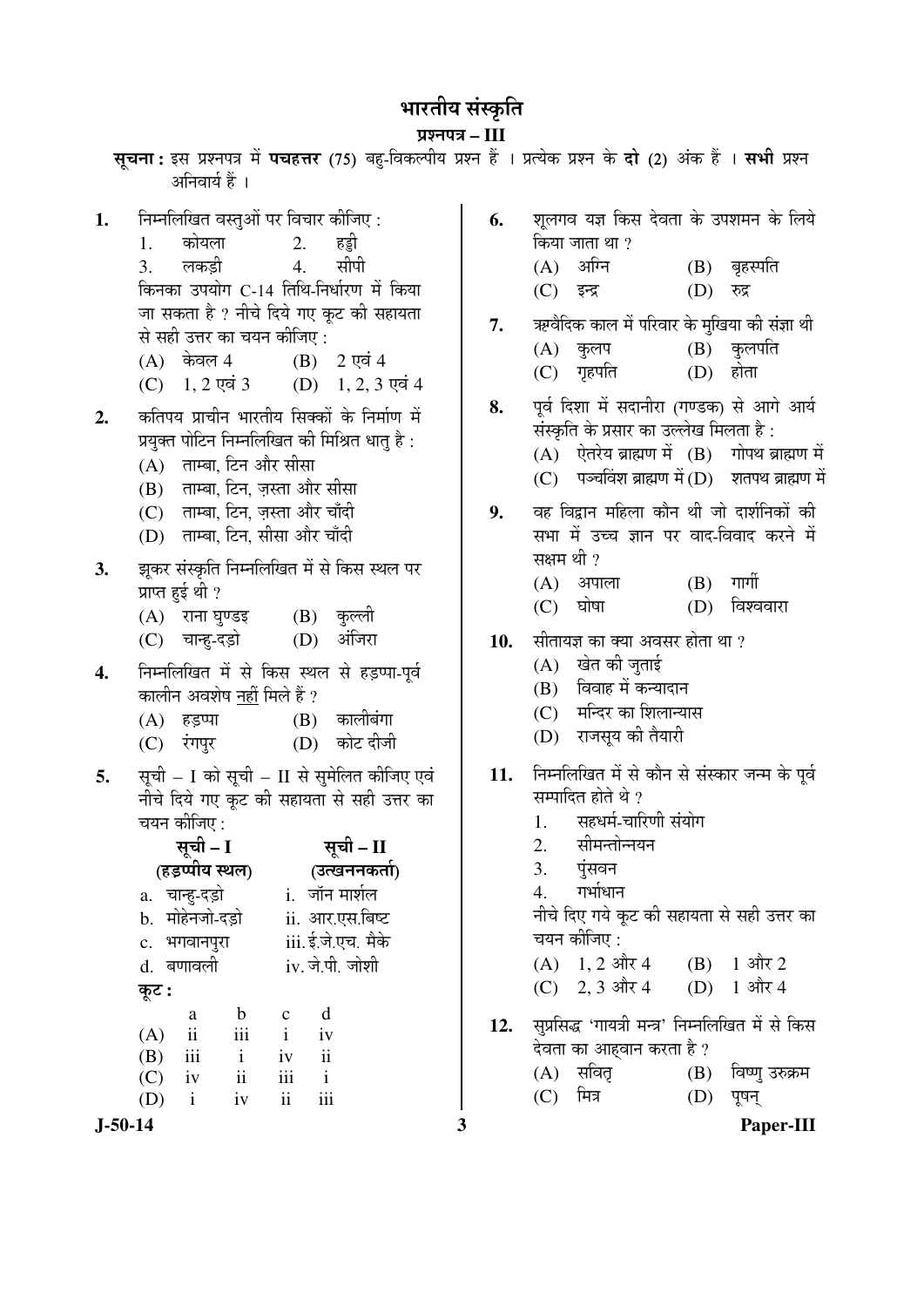- **13.** 'Snāna' was another name of which Samsakāra?
	- (A) Chūdakarma
	- (B) Keśānta
	- (C) Mauñj bandhana
	- (D) Samāvartana
- **14.** According to the Dharmasūtras Upakurvāna Brahmacāris were those, who<br> $(A)$ 
	- Took life long studentship.
	- (B) Became a student temporarily.
	- (C) Became a student of a non-Brāhmanna.
	- (D) Became a student of a woman teacher.
- **15.** Arrange the following grammarians
	- in their chronological order :<br>1. Hemachandra 2. Kātvāvana 1. Hemachandra 2. Kātyāy<br>3 Patañiali - 4 Yāska 3. Patañiali Select the correct answer with the help of the code given below :

**Codes :** 

- (A)  $4, 2, 3, 1$  (B)  $2, 3, 4, 1$ <br>(C)  $1, 4, 2, 3$  (D)  $3, 1, 2, 4$  $(C)$  1, 4, 2, 3
- **16.** Major part of Buddha's post enlightenment time was spent at<br>  $(A)$  Bodhagava (B) Sarnath (A) Bodhagayā (B) Sārnāth
	- $(C)$  Śrāvasti  $(D)$
- **17.** Who preached the doctrine of determinism in the sixth century B.C. ?
	- (A) Ajita Keśakambali
	- (B) Makkhali Gośāla
	- Nigantha Nātaputta
	- (D) Pakhudha Kaccāyana
- **18.** One among the following is believed to be the Ādi Buddha :
	- (A) Ak obhya (B) Amitābha
	- (C) Vajradhara (D) Vajrapāni
- **19.** A reference to the Mahabhārata war occurs in the
	- (A) Nāgārjun $\overline{1}$  Hill cave inscription of Darśaka
	- (B) Aihole inscription of Pulakesin-II<br>(C) Poonā Copper Plate of
	- (C) Poonā Copper Plate of  $P$ rabhāvat $\overline{q}$ gupta
	- (D) Damodarapur Copper Plate of Kumaragupta-I
- Paper-III 3-50-14
- **20.** Given below are two statements, one labelled as Assertion (A) and the other labelled as Reason (R) :
	- **Assertion (A) :** By the time of Grammarian Pānini language had virtually reached its classical form in India and it developed little thereafter, except in its vocabulary.
	- **Reason (R) :** It was after the time of Pānini that language began to be called Sanskrit as opposed to Prakritas.

 In the context of the above two statements, which one of the following is correct ?

- (A) Both (A) and (R) are true and  $(R)$ is the correct explanation of (A).
- (B) Both(A) and (R) are true, but (R) is not the correct explanation of (A).
- $(C)$  (A) is true, but  $(R)$  is false.
- (D) (A) is false, but  $(R)$  is true.
- **21.** The date of which one of the following authors is approximately certain ?
	- (A) Bāna (B) Kālidāsa
	- (C) Kautilya (D) Viśākhadatta
- **22.** Two relic caskets inscribed with the names of Sāriputra and Mahā Maudgalyayana, the disciples of Buddha were found at
	- (A) Piprahwā (B) Sañch
	- (C) Takshaśila (D) Sārnāth
- **23.** Arrange the following art objects in their chronological order :
	- 1. Buddha Images of Gandhāra school.
	- 2. Dīdārganj Yaksī
	- 3. Buddhist sculptures of Sānch
	- 4. Sultānganj Buddha statue

 Select the correct answer from the code given below :

### **Codes :**

 $(A)$  3, 2, 4, 1 (B) 1, 4, 3, 2  $(C)$  3, 1, 2, 4 (D) 2, 3, 1, 4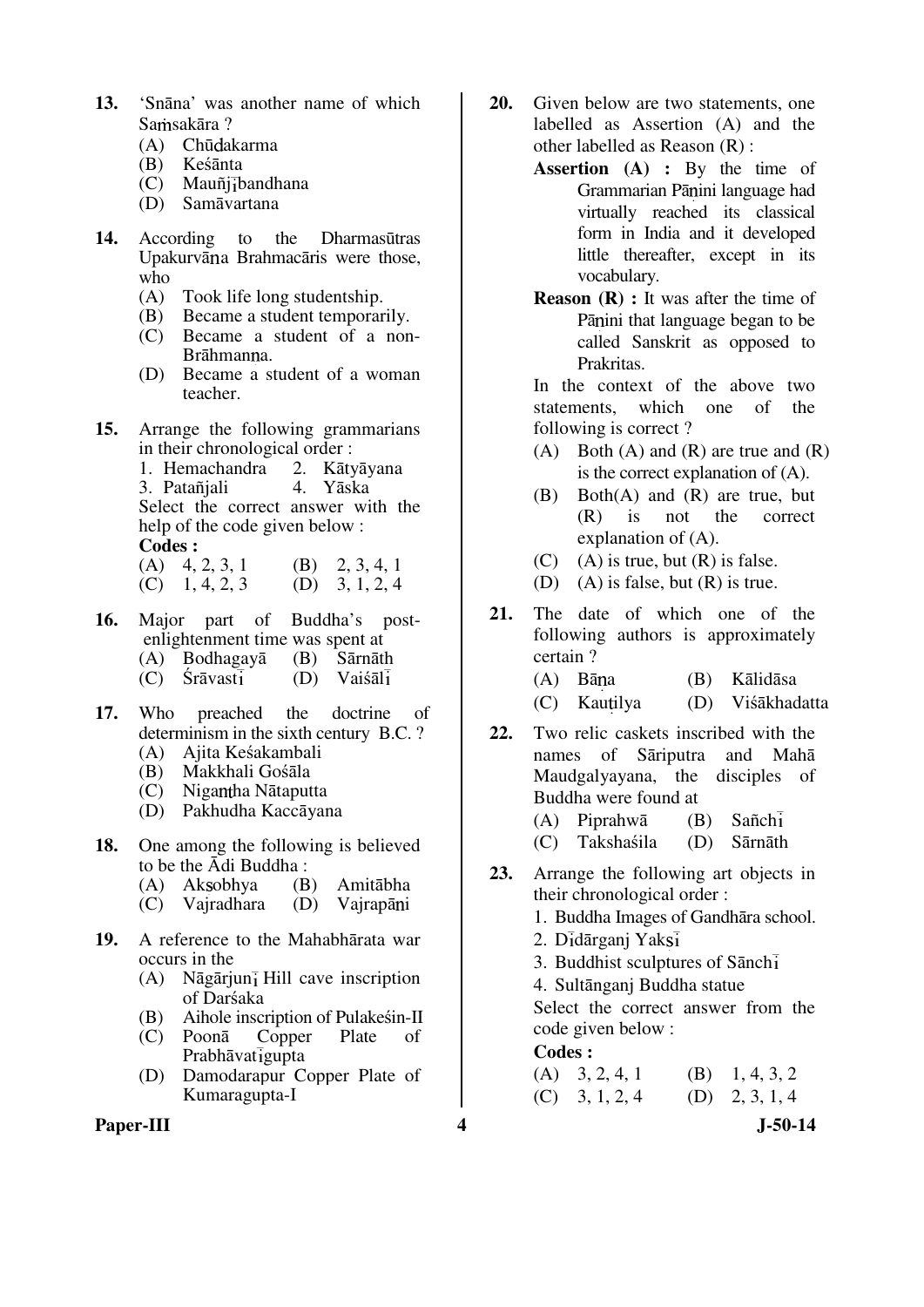13. <u>'स्नान' किस संस्कार का एक अन्य नाम था</u> ? (A) चुड़ाकर्म (B) केशान्त (C) मौञ्जीबन्धन (D) समावर्तन 14. **धर्मसूत्रों के अनुसार उपकुर्वाण ब्रह्मचा**री वे होते थे:  $(A)$  जो आजीवन विद्यार्थी रहते थे।  $(B)$  नो अस्थायी रूप से विद्यार्थी होते थे।  $(C)$  जो अ-ब्राह्मण के विद्यार्थी बनते थे। (D) जो महिला शिक्षक के विद्यार्थी बनते थे । 1**5.** निम्नलिखित व्याकरणाचार्यों को उनके कालानुक्रम में व्यवस्थित कीजिए : 1. हेमचन्द्र 2. कात्यायन 3. पतञ्जलि 4. यास्क नीचे दिए गये कूट की सहायता से सही उत्तर का चयन कीजिए : Ûæú™ü **:** (A)  $4, 2, 3, 1$  (B)  $2, 3, 4, 1$  $(C)$  1, 4, 2, 3 (D) 3, 1, 2, 4 16. बुद्धत्व प्राप्ति के बाद बुद्ध का अधिकांश समय व्यतीत हुआ था  $(A)$  बोधगया में  $(B)$  सारनाथ में (C) श्रावस्ती में (D) वैशाली में 17. छठी शताब्दी ई. पू. में नियतिवाद का सिद्धान्त <u>किसने प्रतिपादित किया ?</u>  $(A)$  अजित केशकम्बलि  $(B)$  मक्खलि गोशाल (C) निगण्ठ नाटपुत्त (D) पखुध कच्चायन 18. निम्नलिखित में से एक को आदि बुद्ध माना जाता है : (A) अक्षोभ्य (B) अमिताभ (C) वज्रधर (D) वज्रपाणि 19. Hहाभारत युद्ध का उल्लेख हुआ है  $(A)$  नागार्जुनी पर्वत गृहा अभिलेख में (B) पलकेशिन II के ऐहोल अभिलेख में (C) प्रभावती गुप्ता के पुना ताम्रपत्र में (D) कुमारगुप्त I के दामोदरपुर ताम्रपत्र में

- 20. नीचे दो वक्तव्य दिए गये हैं । पहले को कथन (A) और दुसरे को कारण (R) कहा गया है:
	- **कथन (A) :** पाणिनि के समय तक भारत में भाषा को वस्तुत: उसका शास्त्रीय रूप प्राप्त हो चुका था और तदोपरान्त शब्दावली को छोड़कर उसमें बहुत कम विकास हुआ ।
	- **कारण (R) :** पाणिनि के बाद प्राकृतों के विपरीत भाषा को संस्कृत कहा जाने लगा ।
	- उपरोक्त दो वक्तव्यों के संदर्भ में निम्नलिखित में से कौन सा सही है ?
	- (A) (A) और (R) दोनों सही हैं और (A) की सही व्याख्या  $(R)$  है।
	- $(B)$   $(A)$  और  $(R)$  दोनों सही हैं, किन्तु  $(A)$ की सही व्याख्या  $(R)$  नहीं है ।
	- (C)  $(A)$  सही है, किन्तु (R) गलत है ।
	- (D)  $(A)$  गलत है, किन्तु (R) सही है।
- 21. ਜਿਸਕਿਥਿਰ लेखकों में से किस एक की तिथि लगभग निश्चित है ?
	- $(A)$  बाण  $(B)$  कालिदास
	- (C) कौटिल्य (D) विशाखदत्त
- 22. दो धात-मञ्जूषा जिन पर बद्ध के शिष्य सारिपुत्र ओर महा मौदगल्यायन के नाम उत्कीर्ण हैं कहाँ पर मिले हैं ?
	- $(A)$  पिप्रहवा $(B)$  साँची
	- (C) तक्षशिला (D) सारनाथ
- 23. निम्नलिखित कलाकृतियों को उनके कालानुक्रम में व्यवस्थित कीजिए :
	- 1. गन्धार शैली की बुद्ध मूर्तियाँ
	- 2. दीदारगंज यक्षी
	- 3. साँची की बौद्ध मूर्तिकला
	- 4. सुल्तानगंज की बुद्ध मूर्ति

नीचे दिए गये कूट से सही उत्तर का चयन कीजिए : Ûæú™ü **:**

 $(A)$  3, 2, 4, 1 (B) 1, 4, 3, 2  $(C)$  3, 1, 2, 4 (D) 2, 3, 1, 4

**J-50-14 5 Paper-III**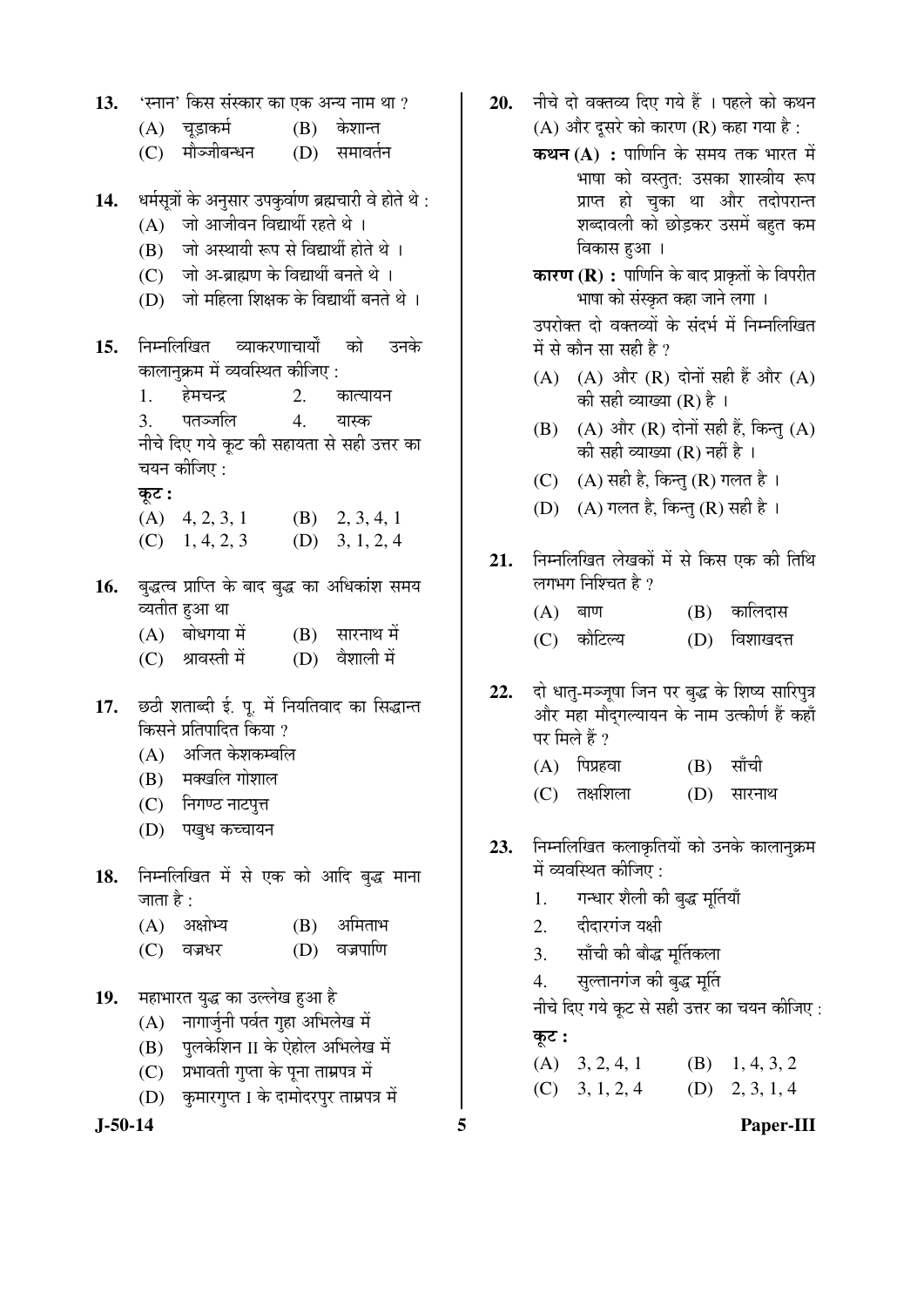- **24.** Satavahana coins with the representation of double mast ship were found from which of the following areas ?
	- (A) Nānāghāt and Junnar
	- (B) South-West Mahārāshtra
	- $(C)$  Krisnā-Godāvarī Valley
	- (D) Coromandal Coast
- **25.** The rock-cut Chaitya hall, which has a circular plan, is located at ?
	- (A) Ajanta (B) Junnar
	- (C) Ellorā (D) Karle
- **26.** Which early Tamil work is believed to have been written as a sequel to 'Śilappadigāram' ?
	- (A) Kural
	- (B) Tirumurai
	- (C) Manimēgalai
	- $(D)$  Ś $\bar{i}$ vaga-śindāmani
- **27.** Match List-I with List-II and select the correct answer with the help of the code given below :

|             |                            | $List-I$     |               |     | $List - II$                |
|-------------|----------------------------|--------------|---------------|-----|----------------------------|
|             |                            | (Text)       |               |     | (Language)                 |
| a.          |                            | Brhatkathā   |               | i.  | Prākrit                    |
| b.          | Padmacarita                |              |               | ii. | Pāli                       |
| $c_{\cdot}$ |                            |              |               |     | Milindapraśna iii. Paiśāci |
|             | d. Setubandha iv. Sanskrit |              |               |     |                            |
|             | Codes :                    |              |               |     |                            |
|             | a                          | b            | $\mathbf c$   | d   |                            |
| (A)         | $\mathbf{i}$               | iii          | $\mathbf{ii}$ | iv  |                            |
| $(B)$ ii    |                            | $\mathbf{i}$ | iii           | iv  |                            |
| $(C)$ iv    |                            | ii           | $\mathbf{i}$  | iii |                            |
|             | iii                        | iv           | ij            | i   |                            |
|             |                            |              |               |     |                            |

- **28.** Tolakappiam is a text on which one of the following ?
	- (A) Architecture (B) Grammar
	- (C) Astronomy (D) Polity
- **29.** The remains of loftiest Buddhist structure have been found at
	- $(A)$  Bhārhut  $(B)$  Kauśāmbi
	- (C) Nālandā (D) Śrāvast
- **Paper-III 6** J-50-14
- **30.** All the three important religions of ancient India – Hindu, Bauddha and Jaina – are represented in the art of<br>  $(A)$  Elephanta (B) Ellora  $(A)$  Elephanta (C) Ajanta (D) Bagh
- **31.** Match List-I with List-II and select the correct answer with the help of the code given below :

|                |               | $List-I$                       |              |              | $List-II$         |
|----------------|---------------|--------------------------------|--------------|--------------|-------------------|
|                |               | (Gupta temple)                 |              |              | (Location)        |
| a.             |               | Siva temple                    |              | i.           | Deogarh           |
|                |               | b. Parvati temple ii.          |              |              | Khoh near         |
|                |               |                                |              |              | Nagod             |
| $\mathbf{c}$ . |               | <b>Brick temple</b>            |              | iii.         | Nachana           |
|                |               |                                |              |              | Kuthara           |
| d.             |               | Daśāvatāra                     |              | iv.          | <b>Bhitargaon</b> |
|                | temple        |                                |              |              |                   |
|                | <b>Codes:</b> |                                |              |              |                   |
|                | a             | b                              | с            |              |                   |
| (A)            | 1V            | $\frac{\text{ii}}{\text{iii}}$ | $\mathbf{i}$ | iii          |                   |
|                | $(B)$ ii      |                                | iv           | $\mathbf{i}$ |                   |
| (C)            | $\mathbf{i}$  | iv                             | iii          | ii           |                   |
|                | iii           | $\mathbf{i}$                   | 1V           | 11           |                   |

**32.** By which name was the ancient port of 'Kāver i pattana' known to the authors of the Sangam literature ?<br>
(A) Kondunglūr (B) Nelakindā  $(A)$  Kondunglūr (C) Poduke (D) Puhār

- **33.** Which one of the following is not correctly matched ?
	- $(A)$  Kākatīyas Dōrasamudra
	- $(B)$  Chalukyas Kalyānī<br>  $(C)$  Pallayas Kāñcīpu
	- $Pallavas Kāñc<sub>1</sub>puram$
	- (D) Mauryas Konka
- **34.** Which king queen of Kashmir had built a dam in the river Vitastā (Jhelum) to save Kashmir from the devastating floods of Mahāpadma lake ?
	- (A) Avantivarman
	- Lalitāditya Muktāpida
	- $(C)$  Harsa
	- (D) Diddā
- **35.** Padmapāni Avalokiteśvara has been portrayed in which cave of the Ajanta art ?<br>(A) Cave no. 1
	- $(B)$  Cave no. 5
	- (C) Cave no. 8 (D) Cave no. 24
		-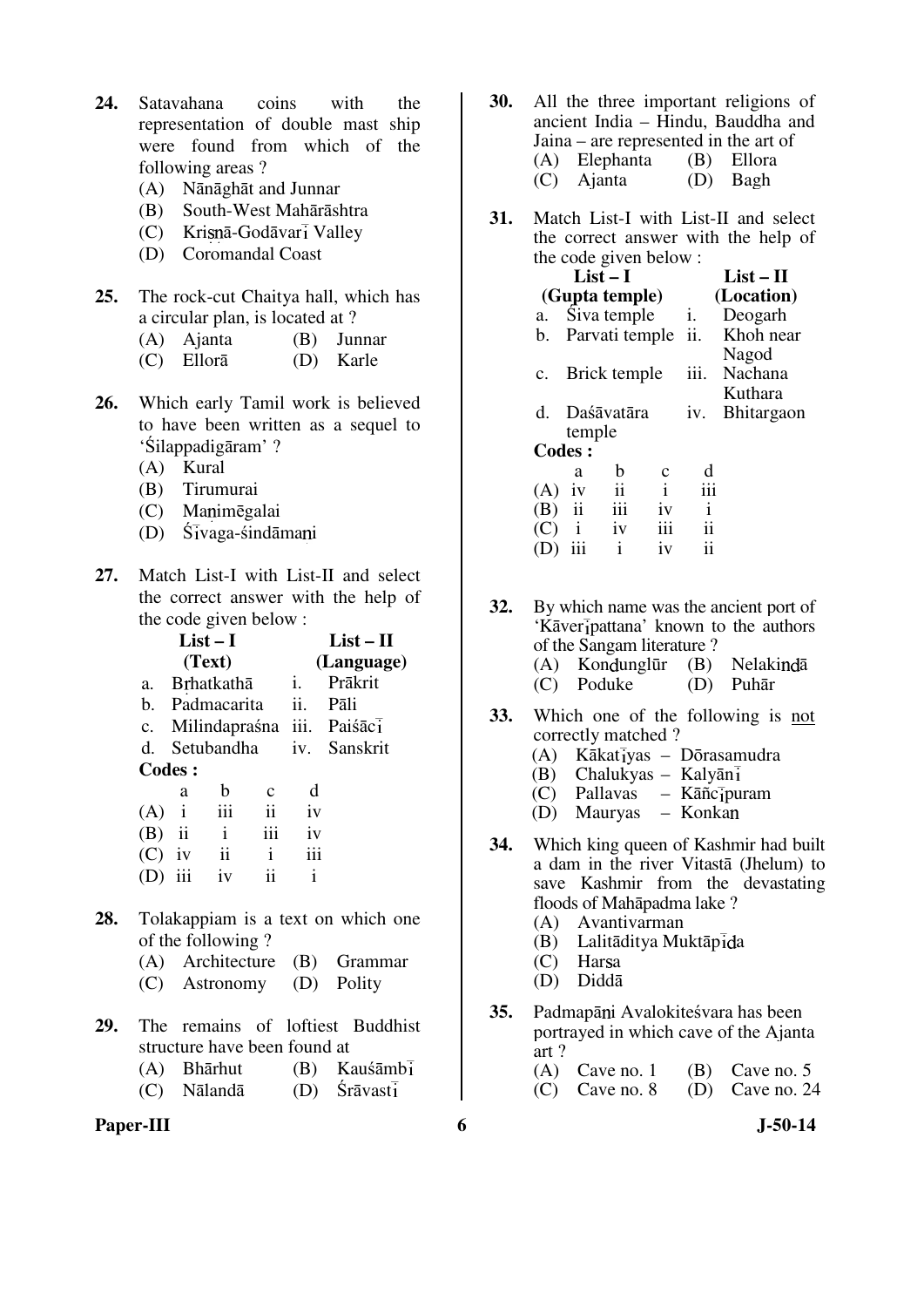| 24.       |          | से प्राप्त हुए हैं ?<br>(A)   नानाघाट और जुन्नर<br>(B) दक्षिण-पश्चिम महाराष्ट्र<br>(C) कृष्णा-गोदावरी घाटी<br>(D) कोरोमण्डल तट |             |             | दुहरे मस्तूल वाले जहाज़ के चित्रण से युक्त<br>सातवाहन सिक्के निम्नलिखित में से किस क्षेत्र                                       |  |  |
|-----------|----------|--------------------------------------------------------------------------------------------------------------------------------|-------------|-------------|----------------------------------------------------------------------------------------------------------------------------------|--|--|
| 25.       | स्थित है |                                                                                                                                |             |             | वह शैल चैत्य गृह, जिसका वर्तुल विन्यास है,                                                                                       |  |  |
|           |          | (A) अजन्ता में                                                                                                                 |             |             | (B) जुन्नर में                                                                                                                   |  |  |
|           |          | (C) एलोरा में                                                                                                                  |             |             | (D) कार्ले में                                                                                                                   |  |  |
| 26.       | गया था ? | (A) कुरल<br>(C) मणिमेगलाई                                                                                                      |             |             | निम्नलिखित में से कौन प्रारम्भिक तमिल ग्रन्थ<br>'शिलप्पदिगारम' की उत्तरकथा के रूप में लिखा<br>(B) तिरुमराई<br>(D) शीवक-शिन्दामणि |  |  |
| 27.       |          | चयन कीजिए :<br>सूची – I                                                                                                        |             |             | सूची – I को सूची – II से सुमेलित कीजिए एवं<br>नीचे दिए गये कूट की सहायता से सही उत्तर का<br>सूची – II                            |  |  |
|           |          | (ग्रन्थ)                                                                                                                       |             |             | (भाषा)                                                                                                                           |  |  |
|           |          | a. बृहत्कथा                                                                                                                    | i. प्राकृत  |             |                                                                                                                                  |  |  |
|           |          | b. पद्मचरित                                                                                                                    | ii. पालि    |             |                                                                                                                                  |  |  |
|           |          | c. मिलिन्दप्रश्न                                                                                                               |             | iii. पैशाची |                                                                                                                                  |  |  |
|           |          | d. सेतुबन्ध                                                                                                                    | iv. संस्कृत |             |                                                                                                                                  |  |  |
|           | कूट :    |                                                                                                                                |             |             |                                                                                                                                  |  |  |
|           |          | a b c d                                                                                                                        |             |             |                                                                                                                                  |  |  |
|           |          | $(A)$ i iii ii iv                                                                                                              |             |             |                                                                                                                                  |  |  |
|           |          | $(B)$ ii ii iv                                                                                                                 |             |             |                                                                                                                                  |  |  |
|           |          | $(C)$ iv ii i iii                                                                                                              |             |             |                                                                                                                                  |  |  |
|           |          | $(D)$ iii iv ii i                                                                                                              |             |             |                                                                                                                                  |  |  |
|           |          |                                                                                                                                |             |             | 28. तोलकप्पियम निम्नलिखित में से किसका ग्रन्थ है ?                                                                               |  |  |
|           |          |                                                                                                                                |             |             | (A) स्थापत्यकला (B) व्याकरण                                                                                                      |  |  |
|           |          |                                                                                                                                |             |             | (C) खगोलशास्त्र  (D) राजनीतिशास्त्र                                                                                              |  |  |
|           |          |                                                                                                                                |             |             | 29. सबसे ऊँचे बौद्ध स्मारक के अवशेष प्राप्त हुए हैं :                                                                            |  |  |
|           |          |                                                                                                                                |             |             | (A) भरहुत से (B) कौशाम्बी से                                                                                                     |  |  |
|           |          |                                                                                                                                |             |             | (C) नालन्दा से        (D) श्रावस्ती से                                                                                           |  |  |
|           |          |                                                                                                                                |             |             |                                                                                                                                  |  |  |
| $J-50-14$ |          |                                                                                                                                |             |             |                                                                                                                                  |  |  |

**J-50-14 7 Paper-III** 30. प्राचीन भारत के तीनों प्रमुख धर्मों – हिन्दु, बौद्ध तथा जैन – का प्रतिनिधित्व निम्न की कला में हआ $\n *è*$  : (A) एलीफेन्टा (B) एलोरा  $(C)$  अजन्ता  $(D)$  बाघ **31.** सूची – I को सूची – II से सुमेलित कीजिए और नीचे दिए गये कूट की सहायता से सही उत्तर का चयन कीजिए : सूची – I (गुप्त मन्दिर) सूची – II (स्थिति) a. शिव मन्दिर i. देवगढ़ b. पार्वती मन्दिर ii. नागोद के निकट खोह c. इष्टिका मन्दिर iii. नचना कुठारा d. दशावतार मन्दिर iv. भीतरगाँव कूट : a b c d  $(A)$  iv ii i iii (B) ii iii iv i  $(C)$  i iv iii ii (D) iii i iv ii 32. प्राचीन बन्दरगाह 'कावेरीपत्तन' को संगम <u>साहित्य के लेखक किस नाम से जानते थे ?</u> (A) कोंडुंगलूर (B) नेलकिण्डा (C) पोदुके (D) पहार 33. निम्नलिखित में से कौन सही सुमेलित नहीं है ? (A) काकतीय – द्वारसमुद्र (B) चालुक्य – कल्याणी (C) पल्लव – काञ्चीपुरम (D) मौर्य – कोंकण 34. कश्मीर के किस राजा/रानी ने महापद्म झील की <u>विनाशकारी बाढ से कश्मीर को बचाने के लिये</u> वितस्ता (झेलम) नदी पर बाँध बनवाया था ?  $(A)$  अवन्तिवर्मन् (B) ललितादित्य मुक्तापीड़  $(C)$  हर्ष  $(D)$  दिद्दा 35. अजन्ता कला की किस गुफा में पद्मपाणि अवलोकितेश्वर का चित्रण हुआ है ? (A)  $\overline{q}$ फा स. 1 (B) गुफा स. 5 (C) गुफा स. 8 (D) गुफा स. 24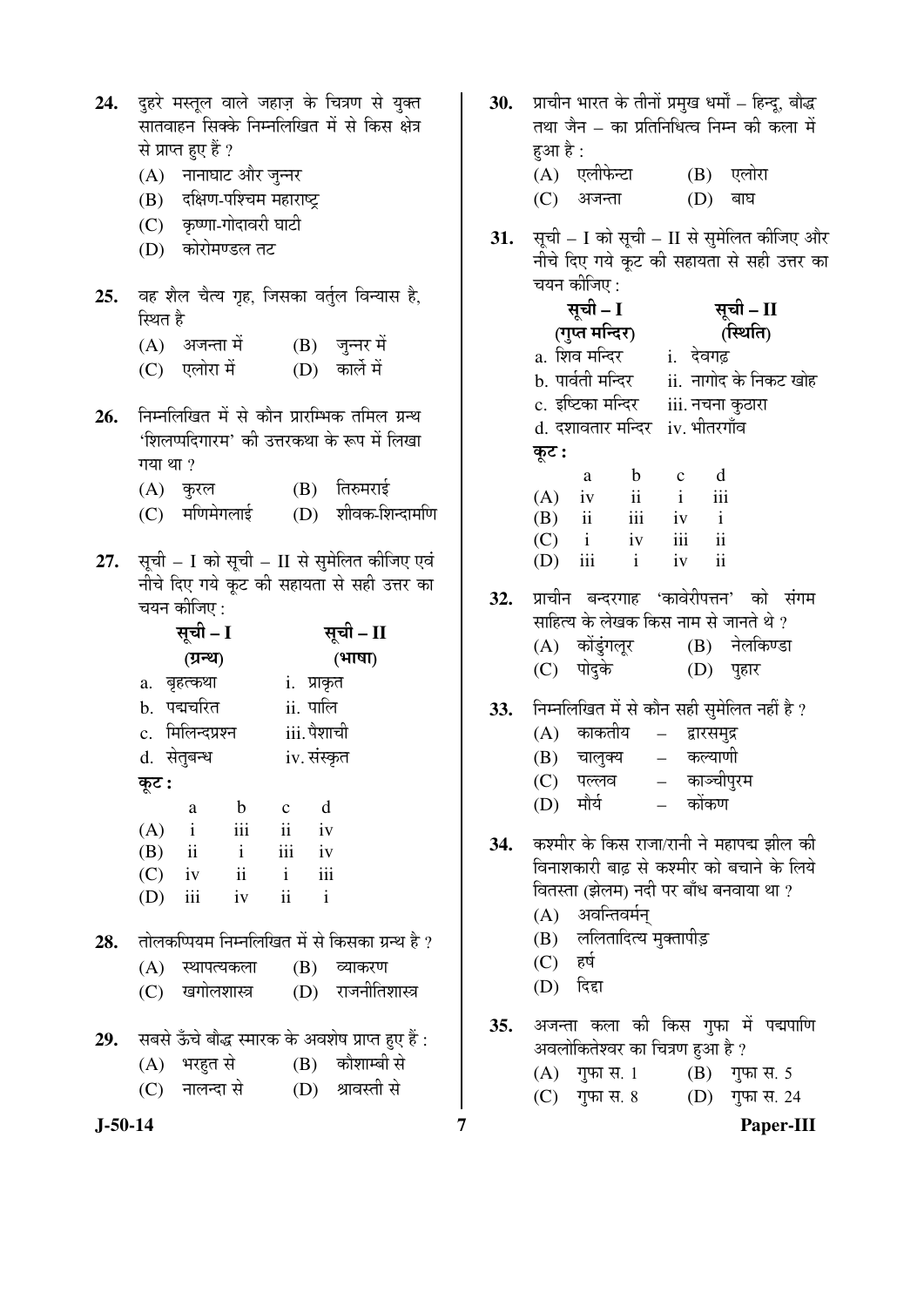**36.** Match List-I with List-II and select the correct answer with the help of the code given below :

|     |               | List $-1$      |              | $List - II$ |                    |
|-----|---------------|----------------|--------------|-------------|--------------------|
|     |               | (Panegyric     |              |             | (Patron)           |
|     |               | author)        |              |             |                    |
|     |               | a. Harisena    |              | i.          | Kumaragupta        |
|     |               | b. Raviśānti   |              | ii.         | Yaśovarman         |
|     | c. Vasula     |                |              | iii.        | Samudragupta       |
|     |               | d. Vatsabhatti |              | $iv_{-}$    | <b>Isanavarman</b> |
|     | <b>Codes:</b> |                |              |             |                    |
|     | a             | b              | $\mathbf{c}$ | d           |                    |
| (A) | iii           | iv             | $\rm ii$     | i           |                    |
| (B) | iv            | ii             | $\mathbf{i}$ | iii         |                    |
| (C) | iii           | i              | iv           | ii          |                    |

- **37.** Vimāna style is the distinguishing feature of
	- (A) Dravidian temple

(D) iii iv i ii

- (B) Orissan temples
- (C) Gupta temples
- (D) Pratihara temples
- **38.** Which of the following ruling families had the custom of marriage with the daughter of father's sister ?
	- (A) Kadamba (B) Aulikara
	- (C) Visnukundin (D) Ikshvāku
- **39.** One of the following temples was constructed during the time of the Solankis :
	- (A) Sūrya temple of Modherā
	- (B) Śiva temple of Bhūmarā
	- $(C)$  Visnu temple of Tigawa
	- (D) Mahākaleśvara temple of Ujjayini
- **40.** Which one of the following is not correctty matched ?
	- **(Text) (Author)**
	- (A) Kuvalymālā Udyotana
	- (B) Padmapurāna Ravisena
	- (C) Yaśastilakacampū Siddharsi
	- (D) Dravyapariksā Thakkura Pheru

Paper-III 8 **8** J-50-14

**41.** Match List-I with List-II and select the correct answer with the help of the code given below :

|    |                      |                         | $\frac{1}{2}$ . $\frac{1}{2}$ . $\frac{1}{2}$ . $\frac{1}{2}$ . $\frac{1}{2}$ |                        |                |
|----|----------------------|-------------------------|-------------------------------------------------------------------------------|------------------------|----------------|
|    |                      | $List-I$                |                                                                               |                        | $List-II$      |
|    |                      | (Philosophical          |                                                                               |                        | (Propounder)   |
|    |                      | System)                 |                                                                               |                        |                |
| a. |                      | Absolute non-           |                                                                               | i.                     | Madhva         |
|    | dualism              |                         |                                                                               |                        |                |
|    |                      |                         | b. Pure non-dualism ii.                                                       |                        | <b>Sankara</b> |
|    |                      |                         |                                                                               | c. Non-dualism in iii. | Vallabha       |
|    | dualism              |                         |                                                                               |                        |                |
|    | d. Dualism           |                         |                                                                               | $\mathbf{v}$ .         | Nimbarka       |
|    | <b>Codes:</b>        |                         |                                                                               |                        |                |
|    | a                    | b                       |                                                                               | d                      |                |
|    | $(A)$ i              | iii                     | $\mathbf{ii}$                                                                 | iv                     |                |
|    | $(B)$ ii             | iv                      | $\mathbf{i}$                                                                  | iii                    |                |
|    | $\overline{C}$ ) iii | $\overline{\mathbf{u}}$ | iv                                                                            | $\mathbf{i}$           |                |
|    | $\mathbf{ii}$        | iii                     | iv                                                                            | i                      |                |
|    |                      |                         |                                                                               |                        |                |

- 42. The Brhadisvara temple at Tanjavūr was built by the
	- (A) Chālukyas (B) Cholas
	- (C) Pallavas (D) Pāndvas
- **43.** The coins of the Cholas have
	- (A) Garuda lāñchhana
	- (B) Simha lāñchhana<br>(C) Varaha lāñchhana
	- Varaha lāñchhana
	- (D) Vyāghra lāñchhana
- **44.** The Pandyan style of temple archi-tecture reached its culmination at (A) Kāñcipuram (B) Pattadakala<br>(C) Bādāmi (D) Madurai
	- (D) Madurai
- **45.** Which of the following languages was/were patronised under the was/were patronised Vijaynagara empire ?<br>1. Telugū 2. 1. Telugū 2. Kannada 3. Sanskrit 4. Tamil Select the correct answer with the help of the code given below : **Codes :**  (A)  $1 \text{ only}$  (B)  $1 \text{ and } 2$ 
	- (C) 1, 2 and 4 (D) 1, 2, 3 and 4
- **46.** In 1512-13 AD Miyan Bhuwah wrote a treatise in Persian, which was (A) Tibb-I Firuzshahi
	- (B) Ma′danush Shifa-i Sikandershahi
	- (C) Chikitsāmrita
	- (D) Hikmat-i Yūnān
-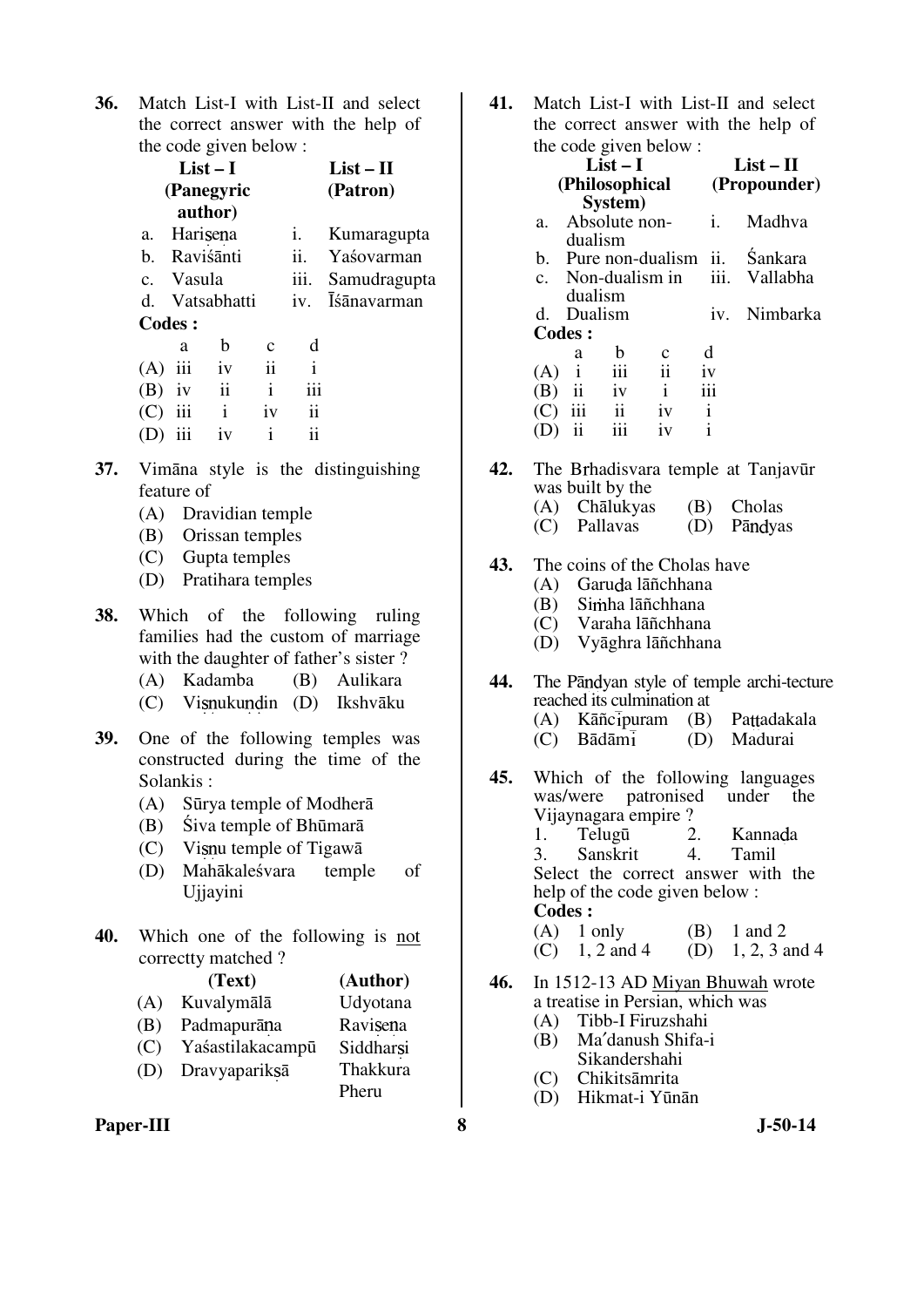**36.** सूची – I को सूची – II से सुमेलित कीजिए एवं नीचे दिए गये कूट की सहायता से सही उत्तर <mark>का</mark>  $\frac{1}{1000}$ चयन कीजिए :

|     | सूची – I      |               |                                      | सूची – II     |                         |                                                   |  |
|-----|---------------|---------------|--------------------------------------|---------------|-------------------------|---------------------------------------------------|--|
|     | (प्रशस्तिकार) |               |                                      | (संरक्षक)     |                         |                                                   |  |
|     | a. हरिषेण     |               |                                      | i. कुमारगुप्त |                         |                                                   |  |
|     |               | b. रविशान्ति  |                                      |               |                         | ii. यशोवर्मन                                      |  |
|     | c. वसुल       |               |                                      |               |                         | iii. समुद्रगुप्त                                  |  |
|     |               | d. वत्सभट्टि  |                                      |               |                         | iv. ईशान वर्मन                                    |  |
|     | कूट :         |               |                                      |               |                         |                                                   |  |
|     |               | a             | $\mathbf{b}$                         | $c$ d         |                         |                                                   |  |
|     |               |               | $(A)$ iii iv ii i                    |               |                         |                                                   |  |
|     |               |               | $(B)$ iv ii i                        |               | iii                     |                                                   |  |
|     |               |               | $(C)$ iii i iv                       |               | ii                      |                                                   |  |
|     |               |               | (D) iii iv i                         |               | $\overline{\mathbf{i}}$ |                                                   |  |
|     |               |               |                                      |               |                         | 37. विमान शैली निम्नलिखित में किसकी विशेषता       |  |
|     | है ?          |               |                                      |               |                         |                                                   |  |
|     |               |               |                                      |               |                         | (A) द्रविड़ मन्दिर (B) उड़ीसा के मन्दिर           |  |
|     |               |               | (C) गुप्त मन्दिर                     |               |                         | (D) प्रतिहार मन्दिर                               |  |
| 38. |               |               |                                      |               |                         | निम्नलिखित में से किस राजवंश में फूफी की          |  |
|     |               |               | पुत्री से विवाह करने की परम्परा थी ? |               |                         |                                                   |  |
|     |               | (A) कदम्ब     |                                      |               |                         | (B) औलीकर                                         |  |
|     |               |               | (C) विष्णुकुण्डी                     |               |                         | $(D)$ इक्ष्वाक्                                   |  |
| 39. |               |               |                                      |               |                         | निम्नलिखित में से एक मन्दिर का निर्माण            |  |
|     |               |               | सोलंकियों के समय में हुआ था :        |               |                         |                                                   |  |
|     |               |               | (A) मोढ़ेरा का सूर्य मन्दिर          |               |                         |                                                   |  |
|     |               |               | (B) भूमरा का शिव मन्दिर              |               |                         |                                                   |  |
|     |               |               | (C) तिगवा का विष्णु मन्दिर           |               |                         |                                                   |  |
|     | (D)           |               |                                      |               |                         | उज्जयिनी का महाकालेश्वर मन्दिर                    |  |
| 40. |               |               |                                      |               |                         | निम्नलिखित में से कौन सही सुमेलित <u>नहीं</u> है: |  |
|     |               |               | (ग्रन्थ)                             |               |                         | (लेखक)                                            |  |
|     | (A)           |               | कुवलयमाला                            |               |                         | उद्योतन                                           |  |
|     | (B)           | पद्मपुराण     |                                      |               |                         | रविषेण                                            |  |
|     |               |               | (C) यशस्तिलकचम्पू                    |               |                         | सिद्धर्षि                                         |  |
|     | (D)           | द्रव्यपरीक्षा |                                      |               |                         | ठक्कुरु फेरु                                      |  |

**41.** सूची – I को सूची – II से सुमेलित कीजिए एवं नीचे दिये गए कूट की सहायता से सही उत्तर क<mark>ा</mark>

|     |       | चयन कीजिए :    |                                                                                     |           |               |                                                      |  |
|-----|-------|----------------|-------------------------------------------------------------------------------------|-----------|---------------|------------------------------------------------------|--|
|     |       | सूची – I       |                                                                                     | सूची – II |               |                                                      |  |
|     |       |                | (दार्शनिक सम्प्रदाय)                                                                |           | (प्रतिपादक)   |                                                      |  |
|     |       | a. केवलाद्वैत  |                                                                                     |           | i. मध्व       |                                                      |  |
|     |       | b. शुद्धाद्वैत |                                                                                     |           | ii. शंकर      |                                                      |  |
|     |       | c. द्वैताद्वैत |                                                                                     |           | iii. वल्लभ    |                                                      |  |
|     |       | d. द्वैतवाद    |                                                                                     |           | iv. निम्बार्क |                                                      |  |
|     | कूट : |                |                                                                                     |           |               |                                                      |  |
|     |       | a              | $\mathbf{b}$                                                                        | $c$ d     |               |                                                      |  |
|     |       |                | $\begin{array}{ccc} (A) & i & iii & ii & iv \\ (B) & ii & iv & i & iii \end{array}$ |           |               |                                                      |  |
|     |       |                |                                                                                     |           |               |                                                      |  |
|     |       |                | $(C)$ iii ii iv i                                                                   |           |               |                                                      |  |
|     |       |                | $(D)$ ii iii iv i                                                                   |           |               |                                                      |  |
|     |       |                |                                                                                     |           |               | 42.     तञ्जावूर का बृहदीश्वर मन्दिर बनवाया था       |  |
|     |       |                |                                                                                     |           |               | (A) चालुक्यों ने (B) चोलों ने                        |  |
|     |       |                |                                                                                     |           |               | (C) पल्लवों ने (D) पाण्ड्यों ने                      |  |
|     |       |                |                                                                                     |           |               |                                                      |  |
|     |       |                | 43.    चोलों के सिक्कों पर अंकित है                                                 |           |               |                                                      |  |
|     |       |                |                                                                                     |           |               | (A) गरुड़ लाञ्छन (B) सिंह लाञ्छन                     |  |
|     |       |                |                                                                                     |           |               | (C) वराह लाञ्छन (D) व्याघ्र लाञ्छन                   |  |
|     |       |                |                                                                                     |           |               |                                                      |  |
|     |       |                |                                                                                     |           |               | 44.   पाण्ड्य मन्दिर-स्थापत्य शैली की पराकाष्ठा हमें |  |
|     |       | दिखाई देती है  |                                                                                     |           |               |                                                      |  |
|     |       |                |                                                                                     |           |               | (A) काञ्चीपुरम में (B) पट्टदकल में                   |  |
|     |       |                | (C) बादामी में                                                                      |           |               | (D) मदुरई में                                        |  |
|     |       |                |                                                                                     |           |               | 45. निम्नलिखित भाषाओं में से किसको/किनको             |  |
|     |       |                | विजयनगर साम्राज्य का प्रश्रय प्राप्त था ?                                           |           |               |                                                      |  |
|     |       | 1. तेलुगू      |                                                                                     |           |               | 2. कन्नड़                                            |  |
|     |       |                | 3. संस्कृत - 4. तमिल                                                                |           |               |                                                      |  |
|     |       |                |                                                                                     |           |               | नीचे दिए गये कूट की सहायता से सही उत्तर का           |  |
|     |       | चयन कीजिए :    |                                                                                     |           |               |                                                      |  |
|     | कूट : |                |                                                                                     |           |               |                                                      |  |
|     |       | (A) केवल 1     |                                                                                     |           |               | (B) 1 और 2                                           |  |
|     |       |                | (C) 1, 2 और 4                                                                       |           |               | (D) $1, 2, 3$ और 4                                   |  |
|     |       |                |                                                                                     |           |               | 1512-13 ई. में मियां भुआ ने फारसी में एक             |  |
| 46. |       |                | पुस्तक लिखी थी, जिसका नाम था                                                        |           |               |                                                      |  |
|     |       |                | (A) तिब्ब-ए फिरोज़शाही                                                              |           |               |                                                      |  |
|     |       |                | (B) मदानुश शिफा-ए सिकन्दरशाही                                                       |           |               |                                                      |  |
|     |       |                |                                                                                     |           |               |                                                      |  |

- (C) चिकित्सामृत
- (D) हिकमत-ए यूनान

**J-50-14 9 Paper-III**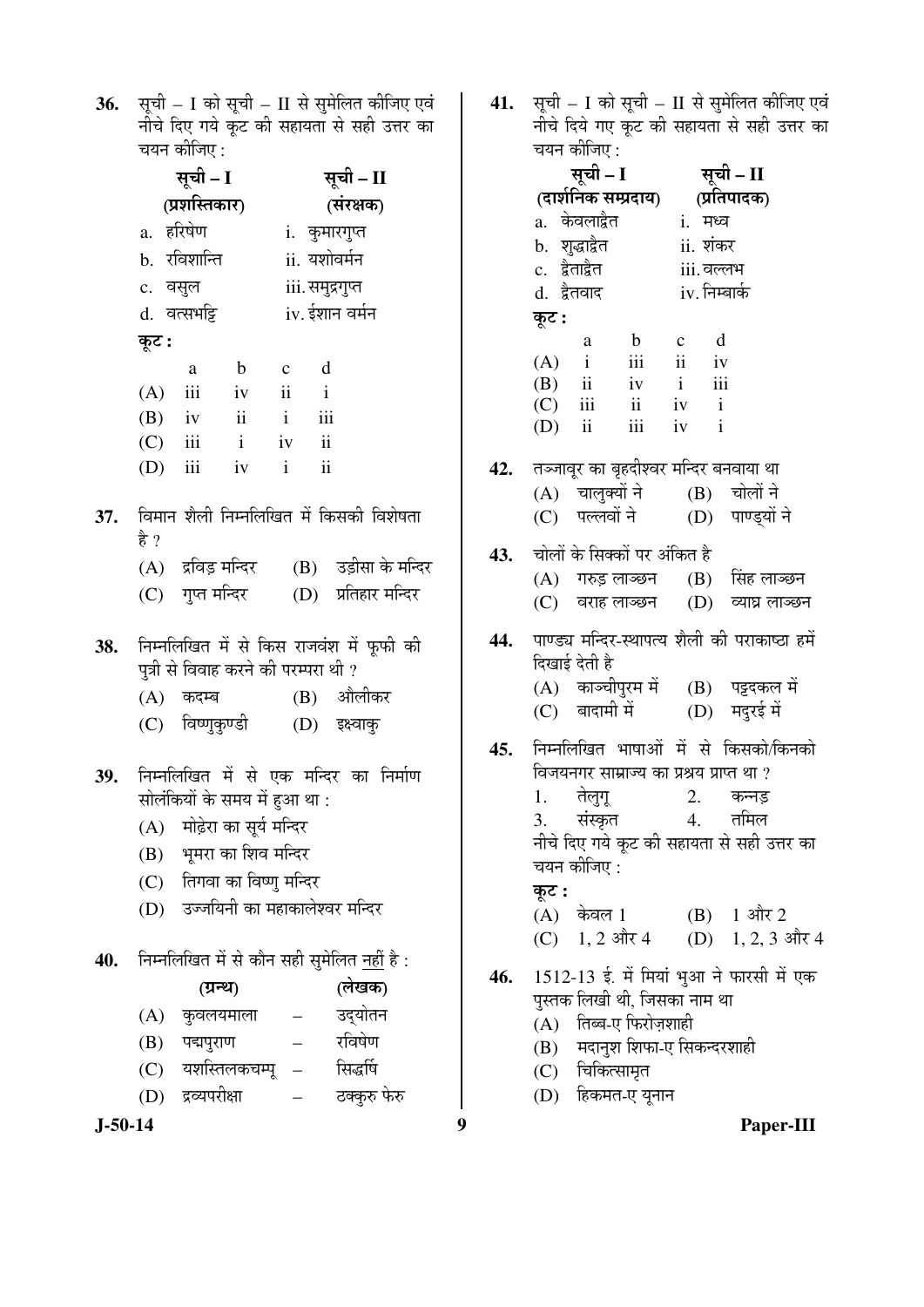- **47.** 'Bani-Thani is a well known artifact of Painting of the medieval style of
	- (A) Mewari style
	- (B) Kishangarh style
	- (C) Hadoti style
	- (D) Bikaneri style
- **48.** The title of 'Gun-Samudra' was conferred upon the famous Drupad Singer of the Mughal period :
	- (A) Govind Swami (B) Sursen
	- (C) Lal Khan (D) Sukhsen
- **49.** Which Ruler of Vijaynagar had built the HajaraRam Temple ?
	- (A) Harihar-II
	- (B) Deo Rai-II
	- (C) Krishna Deo Rao
	- (D) Venkat-II
- **50.** Sadashiv Rao, the Ruler of Vijay Nagar Empire exempted the occupational tax to whom of the following ?
	- (A) Musicians (B) Prostitutes
	- (C) Barbers (D) Goldsmiths
- **51.** Who popularised the script Gurumukhi ?
	- (A) Guru Angad
	- (B) Guru Amar Das
	- (C) Guru Ram Das
	- (D) Guru Arjun
- **52.** The theory of 'Sanskritization' was propounded by
	- (A) Karl Marx (B) Max Weber
	- (C) Max Muller (D) M.N. Srinivas
- **53.** The word 'Urdu' or 'Ordu' meant, a military camp site and it is taken from one of the following languages i.e.
	- (A) Persian (B) Arabic (C) Turki (D) Ujbek
- Paper-III **10** J-50-14
- **54.** Given below are two statements, one labelled as Assertion (A) and the other labelled s Reason (R).
	- **Assertion (A) :** The bilingual coins of Mahmood were struk in indigeneous weights which bore icons of ox and horse and also contained Sanskrit language.
	- **Reason (R) :** These coins were floated to facilitate the Hindus of the area.

 In the context of the above two statements.

 Which one of the following is correct ? **Codes :** 

- (A) Both (A) and (R) are true and  $(R)$ is the correct explanation of (A).
- (B) Both (A) and (R) are true, but (R) is not the correct explanation of (A).
- $(C)$  (A) is true, but  $(R)$  is false.
- (D) (A) is false, but (R) is true.
- **55.** Though professionally he was not a physician but began to practice in India as doctor; he was
	- (A) Fryer
	- (B) Tavernier
	- (C) Niccolao Manucci
	- (D) Bernier
- **56.** The women of the Vijaynagar Empire were engaged in the jobs :
	- (A) Accounts Services
	- (B) Royal Body Guards
	- (C) Guards of the Palaces
	- (D) All of the above
- **57.** The book which provides references of Private practising physicians is
	- (A) Sat Sai
	- (B) Ardh Kathanak
	- (C) Rajtarangini
	- (D) Shahjo Risalo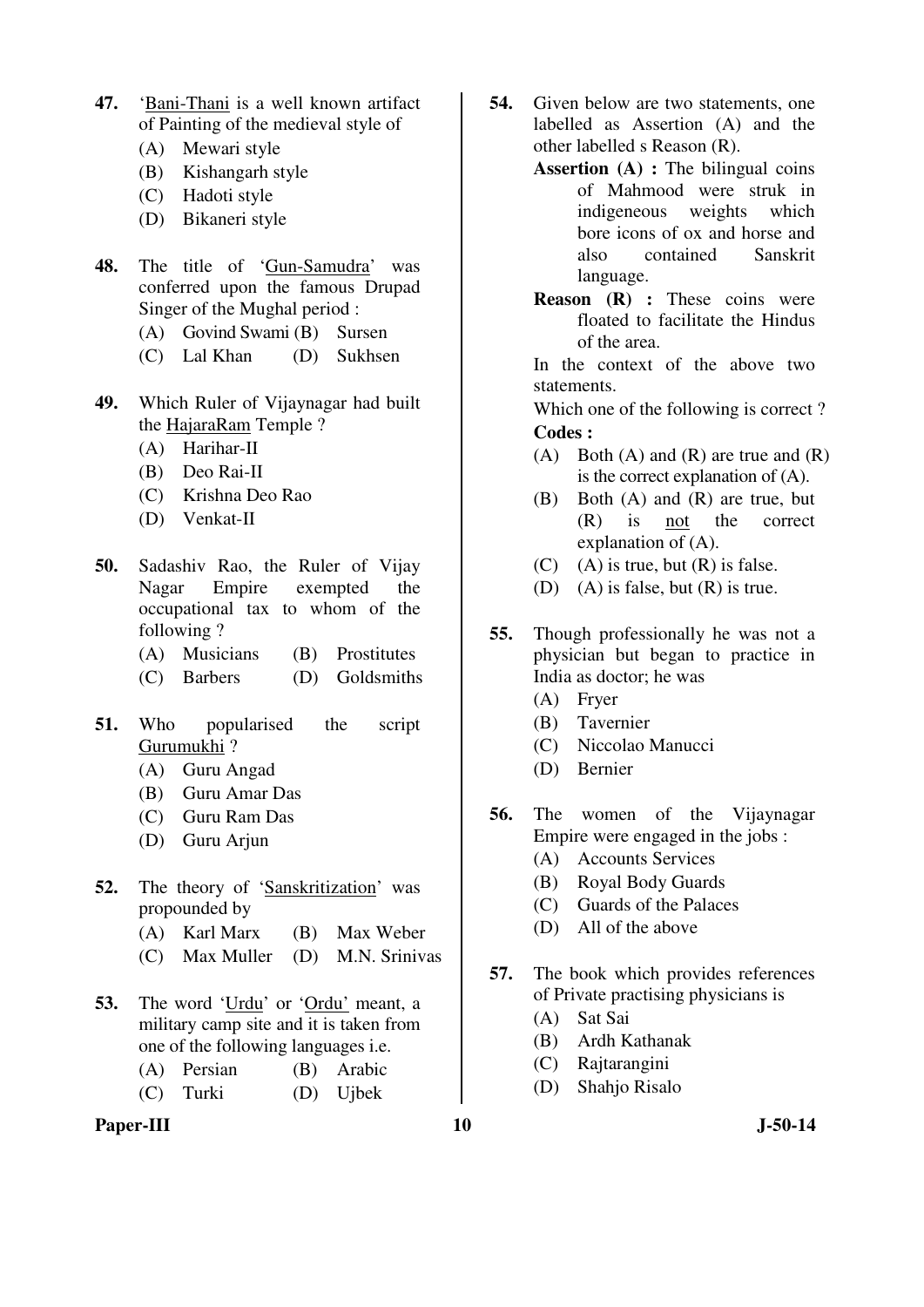- 47. 'बणी-ठणी' किस मध्यकालीन चित्रकला शैली की एक जानी-पहचानी कलाकृति है ?  $(A)$  मेवाड़ी शैली  $(B)$  किशनगढ़ शैली (C) हाड़ौती शैली (D) बीकानेरी शैली 48. मुगल काल के किस प्रसिद्ध द्रुपद गायक को '<u>गुणसमुद्र</u>' की उपाधि प्रदान की गई थी ? (A) गोविन्द स्वामी (B) सुरसेन (C) लाल खाँ (D) सुखसेन
- 49. विजयनगर के किस शासक ने हजाराराम मंदिर का निर्माण कराया  $\imath$ 
	- (A) हरिहर-II (B) देवराय-II
	- (C) कृष्णदेवराय (D) वैन्कट-II
- **50.** विजयनगर साम्राज्य के शासक सदाशिवराव ने निम्नलिखित में से किसे व्यवसाय कर से छूट दी ?
	- $(A)$  संगीतज्ञ  $(B)$  गणिकाएँ
	- (C) ®ÖÖׯ֟Ö (D) þÖÞÖÔÛúÖ¸ü
- **51.** गुरुमुखी लिपि को लोकप्रिय किसने किया ?
	- $(A)$  गुरु अंगद  $(B)$  गुरु अमरदास
	- (C) गुरु रामदास (D) गुरु अर्जुन
- 52. 'संस्कृतिकरण' (संस्कृताइज़ेशन) का सिद्धान्त किसके द्रारा प्रतिपादित किया गया ?
	- $(A)$  कार्ल मार्क्स  $(B)$  मेक्स वेबर
	- (C) मेक्स मूलर (D) एम.एन.श्रीनिवास
- **53.** 'उर्दू' या 'ओर्दू' शब्द का अर्थ है सैन्य शिविर स्थल और यह निम्नलिखित में से किसी एक भाषा से लिया गया है
	- (A) फारसी (B) अरबी
	- (C) तर्को (D) उज़बेक

**J-50-14 11 Paper-III**

- 54. निम्नलिखित दो कथन हैं जिनमें से पहले को अभिकथन  $(A)$  और दूसरे को तर्क  $(R)$  कहा गया है :
	- अभिकथन (A) : महमूद के द्विभाषी सिक्के स्थानीय वजनों के थे और उन पर बैल और घोड़े की आकृतियाँ थीं तथा उन पर संस्कृत भाषा भी थी ।
	- तर्क (R) : ये सिक्के उस क्षेत्र के हिन्दुओं की सुविधा के लिए जारी किए गए थे । उपर्यक्त दो कथनों के संदर्भ में निम्नलिखित में से

कौन सा कथन सही है ?

<u>क</u>ट:

- $(A)$   $(A)$  और  $(R)$  दोनों सही हैं और  $(R)$ , (A) की सही व्याख्या है।
- $(B)$   $(A)$  और  $(R)$  दोनों सही हैं, परन्तु  $(R)$ ,  $(A)$  की सही व्याख्या नहीं है ।
- (C)  $(A)$  सही है, लेकिन (R) गलत है।
- (D)  $(A)$  गलत है, लेकिन (R) सही है।
- **55.** यद्यपि व्यवसाय से वह चिकित्सक नहीं था परन्तु भारत में उसने चिकित्सा कार्य करना प्रारम्भ कर दिया । वह था
	- (A) ±ÏêúµÖ¸ü (B) ™êü¾Ö¸ü×®ÖµÖ¸ü
	- (C) निकोली मनूची (D) बर्नियर
- 56. विजयनगर साम्राज्य की महिलाएँ निम्नलिखित सेवाओं में से किस सेवा में काम पर लगाई जाती थीं  $\overline{?}$ 
	- $(A)$  लेखा सेवा $(B)$  शाही अंगरक्षा (C) महलों के रक्षक (D) उपरोक्त सभी
- **57.** वह कौन-सी पुस्तक है जो निजी चिकित्सा व्यवसायियों को संदर्भ प्रदान करती है ?
	- $(A)$  सतसई  $(B)$  अर्द्ध कथानक
	- $(C)$  राजतरंगिणी  $(D)$  शाहजो रिसालो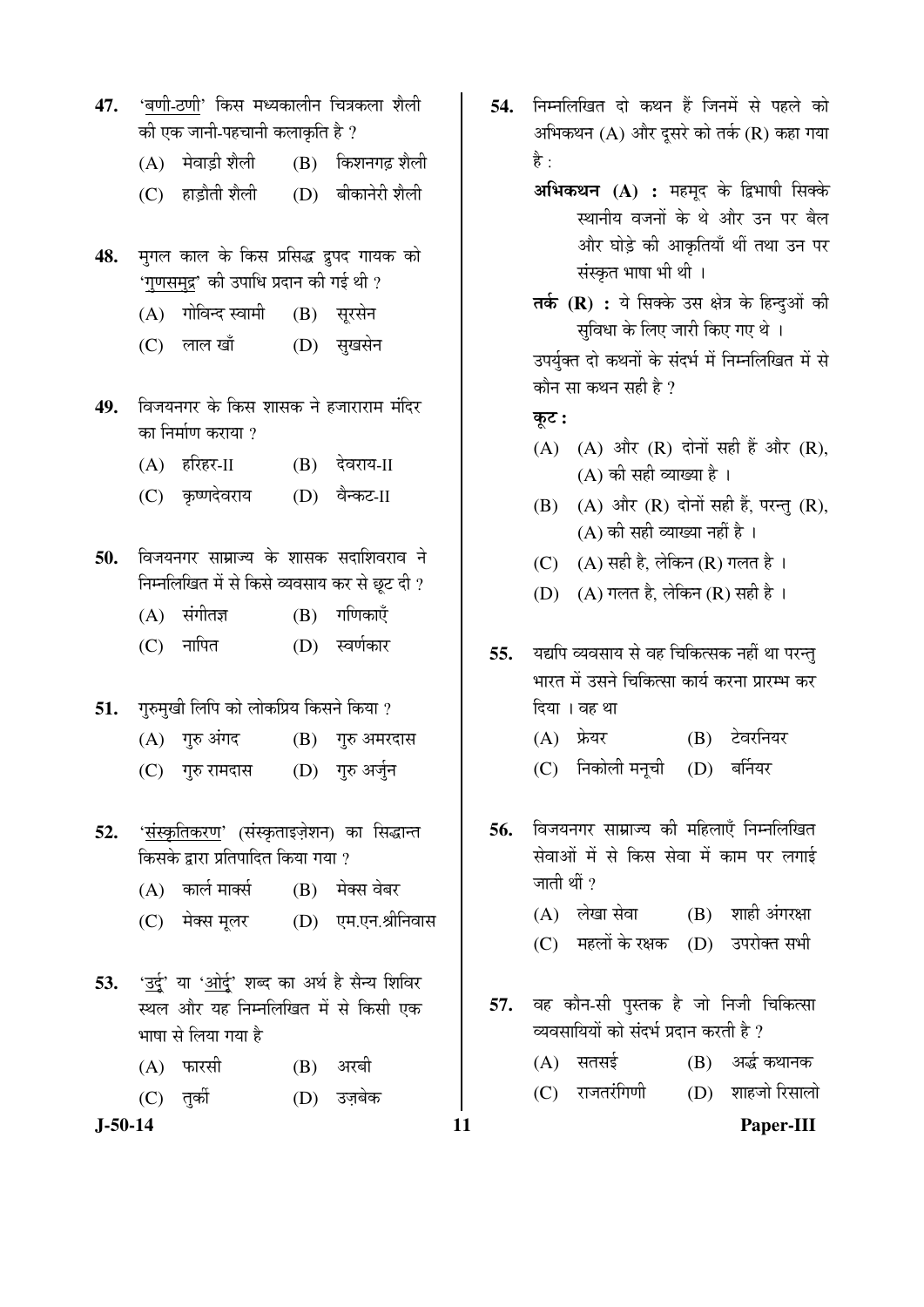**58.** A Noble Prize winner Ronald Ross believed that the British were "Superior to subject people in natural ability, integrity and Science …. . They (had) introduced Honesty, Law, Justice, Order, roads, Posts, Railways, Irrigation, Hospitals …. and what was necessary for civilization, a final superior authority".

 In the light of the above statement consider the following below :

- (i) It is a false perception.
- (ii) It shows racial superiority.
- (iii) It is a colonial mind set.
- (iv) It is a irrational culture superiority.

**Codes :** 

- (A) (i) and (ii) are true.
- (B) (ii) and (iii) are true.
- (C) (iii) and (iv) are true.
- (D) None of the above is true.
- **59.** Jesuit Fathers who came to India can be placed in one of the following categories :
	- (A) Traders and Merchants
	- (B) Christian Missionaries
	- (C) Social workers
	- (D) Teachers
- **60.** In the Sufi terminology 'Wilayat' means
	- (A) Foreign country
	- (B) Welfare state<br>(C) Spiritual terri
	- Spiritual territory
	- (D) Madad-i-Ma'ash territory
- **61.** Arrange the following Associations in chronological order :
	- (i) Madras Mahajan Sabha
	- (ii) Bombay Presidency Association
	- (iii) Poona Sarvajanik Sabha
	- (iv) Indian Association

 Select your answer from the codes given below :

**Codes :** 

|  | $(A)$ (i), (iii), (ii), (iv) |  |
|--|------------------------------|--|
|  | (B) (ii), (iv), (i), (iii)   |  |
|  | (C) (iii), (iv), (i) (ii)    |  |

(D) (iv), (ii), (iii), (i)

Paper-III **12** J-50-14

- **62.** Which of the following was not the feature of the Young Bengal Movement ?
	- (A) It got inspiration from the<br>principles of liberty and principles of liberty and equality of French Revolution.
	- (B) It had the impact of Maizini's 'Young Italy'.
	- (C) It was against the traditional society.
	- (D) It wanted to collaborate with all the Political and Social oganisations of the time.
- **63.** Arrange the launching of the following News Agencies in following News Agencies in chronological order :
	- (i) The Reuter
	- (ii) The United Press of India
	- (iii) The Associate Press of India (iv) The Free Press News Service

 Select your answer from the code given below :

**Codes :** 

- $(A)$  (i), (iii), (iv), (ii)
- (B) (ii), (iv), (iii), (i)
- $(C)$  (iii), (ii), (i), (iv)
- (D) (iv), (i), (ii), (iii)
- **64.** Identify the work which was not written by Sayyid Ahmad Khan :
	- (A) Asbab-i-Baghavat-i-Hind
	- (B) Loyal Muhammadans of India<br>(C) History of the Revolt in Bijnor
	- History of the Revolt in Bijnor
	- (D) Life of Muhammad
- **65.** Given below are two statements, one labelled as Assertion (A) and the other labelled as Reason (R).
	- **Assertion (A) :** Gandhi was the most unhappy man on the eve of Indian Independence.
	- **Reason (R) :** His dream of unified India was shattered.

In the context of the above two<br>statements, which one of the statements, which one of following is correct ?

- **Codes :**
- (A) Both (A) and (R) are true and  $(R)$ is the correct explanation of (A).
- (B) Both (A) and (R) are true, but<br>(R) is not the correct (R) is not the correct explanation of (A).
- $(C)$  (A) is true, but  $(R)$  is false.
- (D) (A) is false, but  $(R)$  is true.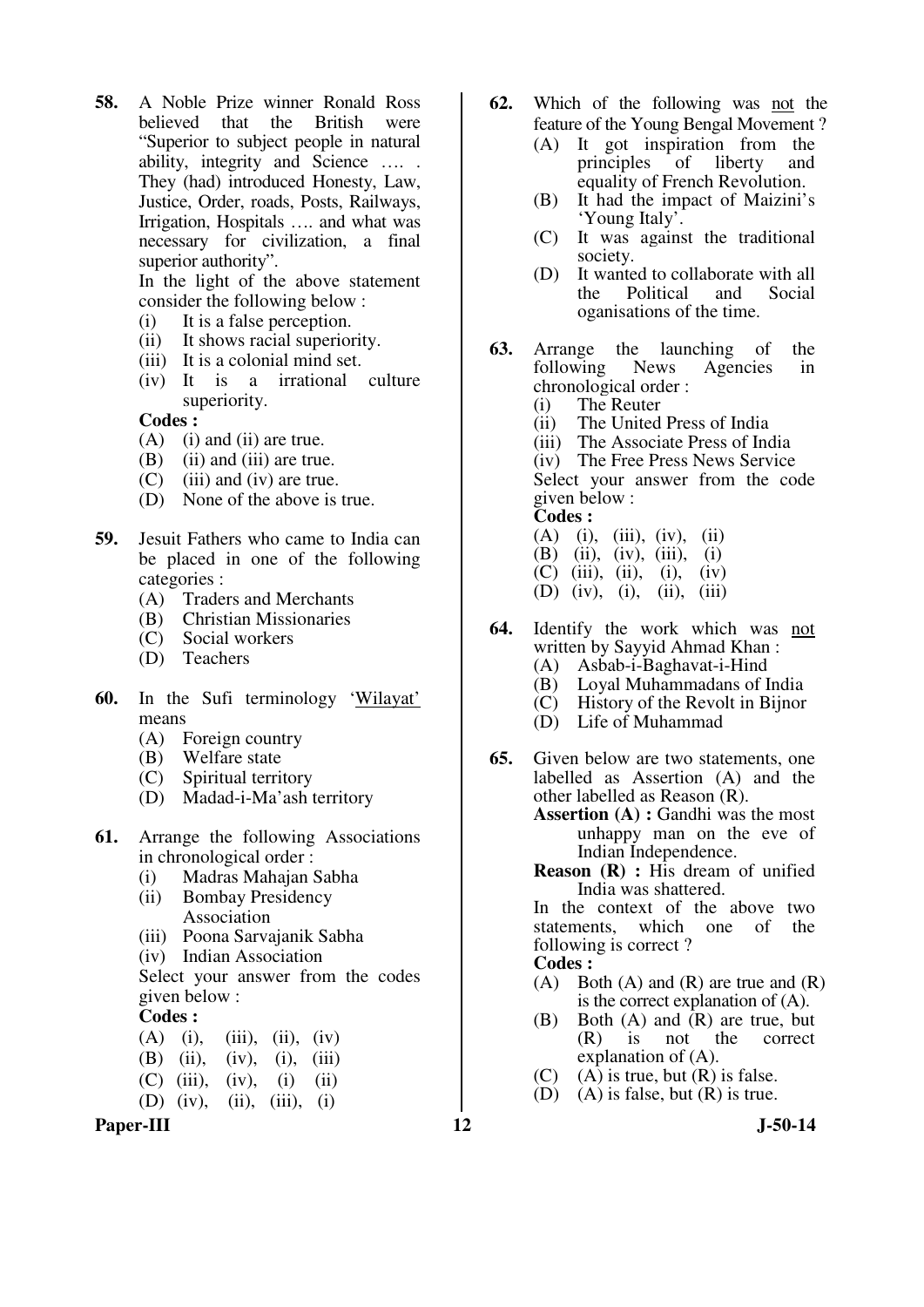- 58. नोबल पुरस्कार विजेता रोनाल्ड रॉस का विश्वास था कि ''अंग्रेज नैर्सागक योग्यता. निष्ठा एवं विज्ञान में शासित लोगों से श्रेष्ठ थे.... । उन्होंने ईमानदारी, कानून, न्याय, व्यवस्था, सडके. डाक. रेलवे. सिंचाई. अस्पतालों की शुरुआत की (जो उनके पास थे)... और जो कुछ सभ्यता के लिए आवश्यक था वे उसके †Ó×ŸÖ´Ö ÃÖ¾ÖÖì""Ö ÃÖ¢ÖÖ £Öê …" उपर्युक्त वक्तव्य के प्रसंग में निम्नलिखित पर विचार कीजिये :
	- (i) यह एक असत्य दृष्टिकोण है ।
	- (ii) यह नस्ल की श्रेष्ठता बताती है।
	- (iii) यह एक औपनिवेशिक मन:स्थिति है
	- (iv) यह एक अतार्किक सांस्कृतिक श्रेष्ठता है ।
	- (A) (i) और (ii) सही हैं ।
	- (B)  $(ii)$  और  $(iii)$  सही हैं ।
	- (C) (iii) और (iv) सही हैं ।
	- (D) उपर्युक्त में से कोई सही नही है ।
- 59. भारत आए जेसुईट फ़ादर को निम्नलिखित में से किस श्रेणी में रखा जा सकता है ?
	- $(A)$  व्यापारी और वणिक
	- $(B)$   $\frac{1}{2}$   $\frac{1}{2}$   $\frac{1}{2}$   $\frac{1}{2}$   $\frac{1}{2}$   $\frac{1}{2}$   $\frac{1}{2}$   $\frac{1}{2}$   $\frac{1}{2}$   $\frac{1}{2}$   $\frac{1}{2}$   $\frac{1}{2}$   $\frac{1}{2}$   $\frac{1}{2}$   $\frac{1}{2}$   $\frac{1}{2}$   $\frac{1}{2}$   $\frac{1}{2}$   $\frac{1}{2}$   $\frac{1}{2}$   $\frac{1}{2}$   $\frac{1}{$
	- $(C)$  सामाजिक कार्यकर्ता
	- (D) अध्यापक
- **60.** सुफी शब्दावली में 'विलायत' का अर्थ है
	- $(A)$  विदेशी राज्य
	- (B) कल्याणकारी राज्य
	- $(C)$  आध्यात्मिक क्षेत्र
	- (D) मदद-ए-माश क्षेत्र
- **61.** निम्नलिखित संस्थाओं को कालक्रम में लगाइए :
	- $(i)$  मद्रास महाजन सभा
	- (ii) बम्बई प्रेसीडेंसी एसोसिएशन
	- (iii) पना सार्वजनिक सभा
	- (iv) इंडियन एसोसिएशन

निम्नलिखित कूट से अपने उत्तर का चयन कीजिए $\cdot$ 

#### $\overline{\phi}$ :

- (A) (i), (iii), (ii), (iv) (B) (ii), (iv), (i), (iii) (C) (iii), (iv), (i), (ii) (D) (iv), (ii), (iii), (i)
- **J-50-14 13 Paper-III**
- 62. निम्नलिखित में से कौन-सी यवा बंगाल आंदोलन की विशेषता नहीं थी ?
	- $(A)$  यह फ्रांसिसी क्रांति के स्वतंत्रता और समानता के सिद्धांत से प्रेरित था ।
	- $(B)$  इस पर मेज़िनी के 'यंग इटली' का प्रभाव था ।
	- $(C)$  यह पारंपरिक समाज के विरुद्ध था ।
	- (D) यह उस समय के सभी राजनीतिक और सामाजिक संगठनों के साथ सहयोग करना चाहता था ।
- **63.** निम्नलिखित न्युज एजेन्सियों के आरंभ करने को कालक्रम में लगाइए $\,$  :
	- (i) द खुटर
	- (ii) युनाइटेड प्रेस ऑफ इंडिया
	- (iii) एसोसिएट प्रेस ऑफ इंडिया
	- (iv) फ्री प्रेस न्यूज सर्विस

निम्नलिखित कूटों से अपने उत्तर का चयन कीजिए :

- कट :
- $(A)$  (i), (iii), (iv), (ii)
- (B) (ii), (iv), (iii), (i)
- $(C)$  (iii), (ii), (iv)
- (D) (iv), (i), (ii), (iii)
- **64.** उस कृति की पहचान कीजिए जिसकी रचना <u>सैय्यद अहमद खान ने नहीं की:</u>
	- (A) असबाब-ए-बगावत ए हिंद
	- $(B)$  लॉयल मोहमडन्स ऑफ इंडिया
	- (C) हिस्टी ऑफ द रिवोल्ट इन बिजनौर
	- (D) लाइफ आफ मुहम्मद
- **65.** नीचे दो कथन दिए गए हैं. जिनमें से एक अभिकथन  $(A)$  और दूसरा तर्क  $(R)$  है : **अभिकथन (A) : गां**धी भारत की स्वतंत्रता के अवसर पर सबसे अधिक अप्रसन्न व्यक्ति थे ।
	- **तर्क (R) :** अखंड भारत का उनका सपना टूट गया ।

उपर्यक्त दो कथनों के संदर्भ में निम्नलिखित में से कौन सा सही है ?

- (A)  $(A)$  और  $(R)$  दोनों सही हैं और  $(R)$   $(A)$ की सही व्याख्या है ।
- $(B)$   $(A)$  और  $(R)$  दोनों सही हैं, लेकिन  $(R)$ ,  $(A)$  की सही व्याख्या नहीं है।
- (C)  $(A)$  सही है, लेकिन (R) गलत है।
- (D)  $(A)$  गलत है, लेकिन (R) सही है ।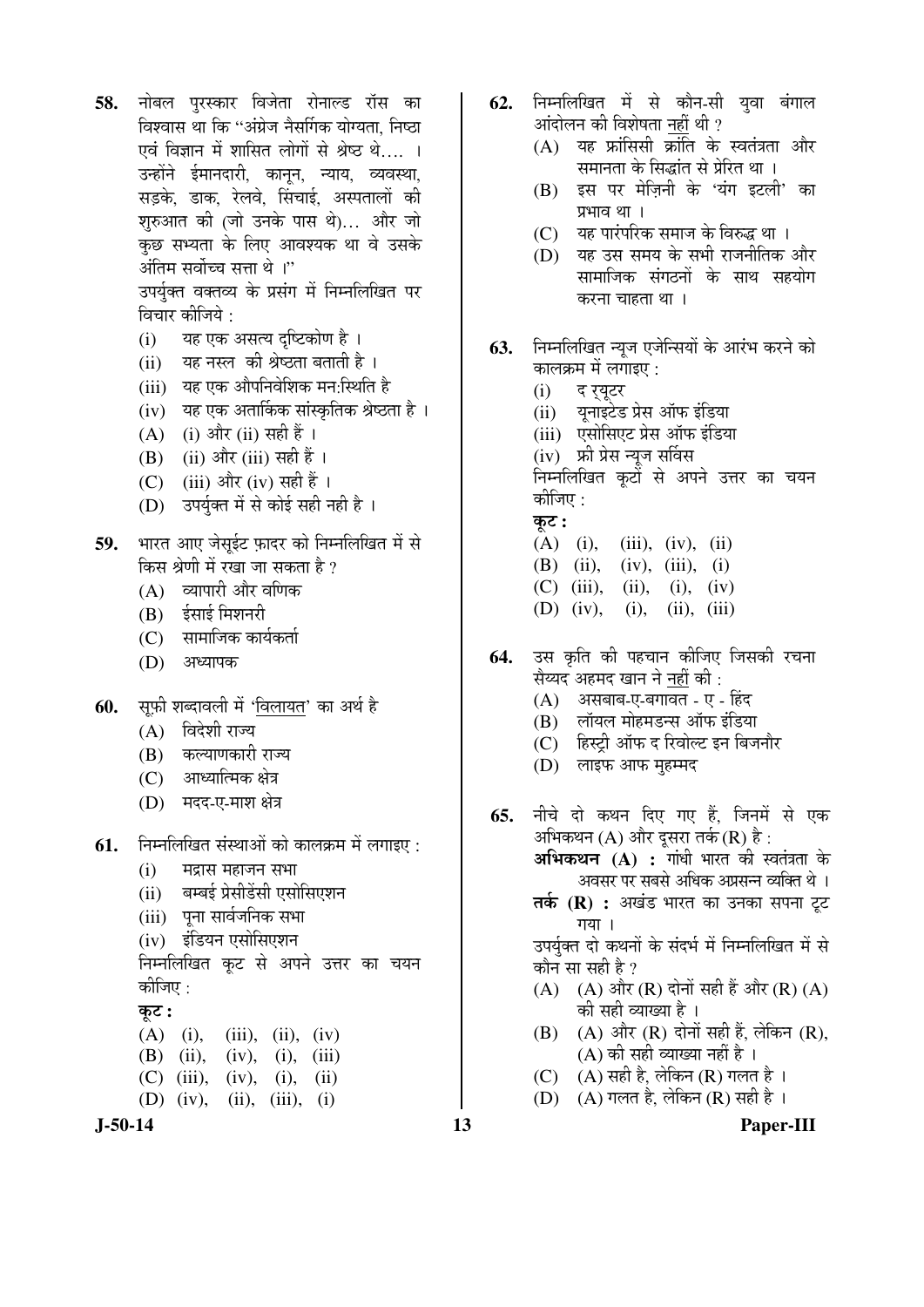**66.** Match List-I (Authors) with List-II (Works) and select the correct answer with the help of the code given below :

| $List-I$<br>(Authors) |      | $List-II$<br>(Works) |
|-----------------------|------|----------------------|
| a. G. Aloysus i.      |      | Religious            |
|                       |      | Nationalism:         |
|                       |      | Hindus and           |
|                       |      | Muslims in India.    |
| b. C.A. Bayly ii.     |      | The Emergence of     |
|                       |      | Hindu                |
|                       |      | Nationalism in       |
|                       |      | India.               |
| c. Peter Van          | iii. | Nationalism          |
| der Veer              |      | without a Nation     |
| d. J. Zavos           | iv.  | Origins of           |
|                       |      | Nationality in       |
|                       |      | South Asia           |
| <b>Codes:</b>         |      |                      |
| ാ                     |      | – d                  |

|           | a | h   | $\mathbf c$   | d  |
|-----------|---|-----|---------------|----|
| $(A)$ iii |   | iv  |               | ii |
| $(B)$ iii |   | i.  | iv            | ii |
| (C)       |   | iii | $\mathbf{ii}$ | iv |
| (D)       | i | iv  | iii           | ii |

- **67.** When did B.R. Ambedkar form the Scheduled Castes Federation ? (A) 1945 (B) 1948<br>
(C) 1951 (D) 1954 (C) 1951 (D) 1954
- **68.** The Age of consent bill in 1891 sought to increase the age of marriage for women from : (A) 8 to 10 (B) 10 to 12<br>(C) 12 to 14 (D) 14 to 16 (C)  $12 \text{ to } 14$  (D)
- **69.** Concerning socio-religious movements which one of the following statements is not correct ?
	- (A) In Hindusim the Brahmos saw the Upanishads as the legitimate source of religious authority.
	- (B) The Ramakrishna Mission did not add anything new to Hinduism.
	- (C) The Arya Samaj launched a ritual of Shuddhi by which any one could become a Hindu.
	- (D) The Radhaswami Satsangis transformed the traditional religious centres into model religious cities.
- **70.** Who was the founder of Prarthana Samaj in Maharashtra ?
	- (A) R.G. Bhandarkar
	- (B) B.G. Gokhale
	- (C) Bal Shastri Jambekar
	- (D) Atmaram Pandurang
- **71.** The poet prince who wrote verses in praise of Krishna under the name of Nagri Das, was
	- (A) Raja Sawant Singh
	- (B) Raja Chhattar Singh
	- (C) Raja Umed Singh
	- (D) Raja Ram Singh
- **72.** With the writing of which of the following was Ram Mohan Roy not associated ?
	- (A) Samvad Kaumudi
	- (B) Mirat-ul-Akhbar
	- (C) Precepts of Jesus
	- (D) A Nation in the making
- **73.** Who founded the Forward Bloc, which was a wing within the congress ?
	- (A) Jawaharlal Nehru
	- (B) Sardar Patel
	- (C) Subhash Chandra Bose
	- (D) Jai Prakash Narayan
- **74.** Which of the following Newspapers was started first by Mahatma Gandhi ?
	- (A) Indian Opinion
	- (B) Young India
	- (C) Navjivan
	- (D) Harijan
- **75.** When was the All India Women's conference founded ?

 (A) 1925 (B) 1926 (C) 1927 (D) 1928

Paper-III **14** J-50-14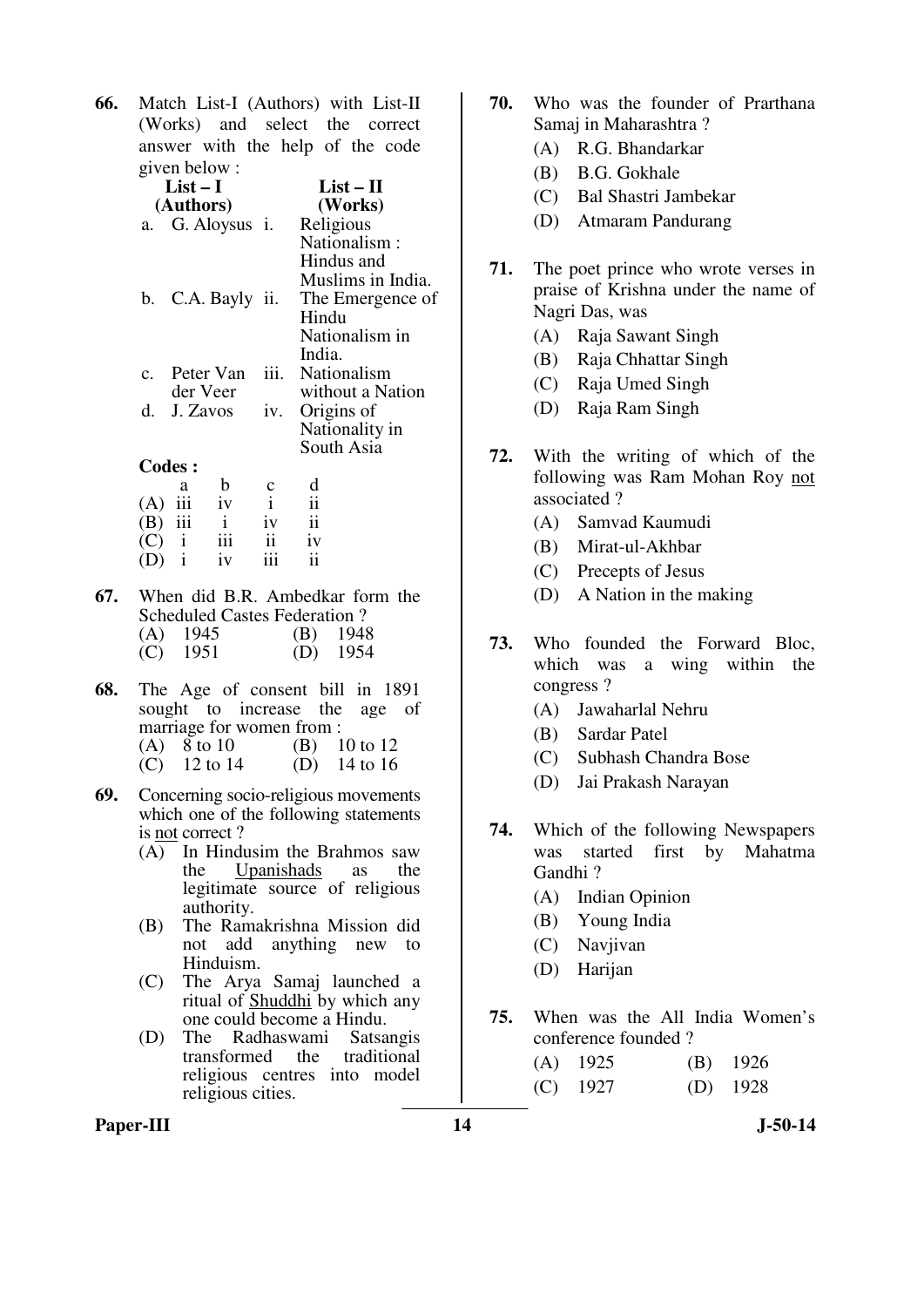**66.** सूची – I (लेखकों) को सूची – II (रचनाओं) से समेलित कीजिए और नीचे दिए गये कटों का  $\overline{z}$ ualu aya au wal  $\overline{z}$ ay an  $\overline{z}$ a albu $\cdot$ 

|     |                                                  |                                                                                                                                      |              |                                         |                          | $\sim$ and the set of $\sim$ and $\sim$ and $\sim$ and $\sim$ and $\sim$ |  |  |
|-----|--------------------------------------------------|--------------------------------------------------------------------------------------------------------------------------------------|--------------|-----------------------------------------|--------------------------|--------------------------------------------------------------------------|--|--|
|     |                                                  | सूची – I<br>(लेखक)                                                                                                                   |              |                                         | सूची – II                |                                                                          |  |  |
|     |                                                  |                                                                                                                                      |              | (रचनाएँ)                                |                          |                                                                          |  |  |
|     |                                                  |                                                                                                                                      |              |                                         |                          | a.जी.अलोयसस <b>ां. रिलीजियस नेशनलिज्म</b> ः                              |  |  |
|     |                                                  |                                                                                                                                      |              |                                         |                          | हिन्दूस एण्ड मुस्लिम्स इन                                                |  |  |
|     |                                                  |                                                                                                                                      |              | इंडिया                                  |                          |                                                                          |  |  |
|     |                                                  |                                                                                                                                      |              |                                         |                          | b.सी.ए. बायली ii. द इमरजेन्स ऑफ हिन्दू                                   |  |  |
|     |                                                  |                                                                                                                                      |              |                                         |                          | नेशनलिज्म इन इंडिया                                                      |  |  |
|     |                                                  |                                                                                                                                      |              | c.पीटर वान डेर  iii. नेशनलिज्म विदाउट ए |                          |                                                                          |  |  |
|     | वीर                                              |                                                                                                                                      |              | नेशन                                    |                          |                                                                          |  |  |
|     |                                                  |                                                                                                                                      |              |                                         |                          | d.जे. ज़वोस iv. ओरिजन्स ऑफ नेशनलिटी                                      |  |  |
|     |                                                  |                                                                                                                                      |              |                                         |                          | इन साउथ एशिया                                                            |  |  |
|     | कूट :                                            |                                                                                                                                      |              |                                         |                          |                                                                          |  |  |
|     |                                                  | a                                                                                                                                    | $\mathbf{b}$ | $\mathbf{c}$                            | d                        |                                                                          |  |  |
|     |                                                  | $(A)$ iii iv                                                                                                                         |              | $\mathbf{i}$                            | $\overline{\textbf{ii}}$ |                                                                          |  |  |
|     |                                                  | $(B)$ iii i                                                                                                                          |              | $iv$ $ii$                               |                          |                                                                          |  |  |
|     |                                                  | $(C)$ i iii                                                                                                                          |              | ii iv                                   |                          |                                                                          |  |  |
|     | $(D)$ i                                          |                                                                                                                                      | iv           | iii                                     | ii                       |                                                                          |  |  |
|     |                                                  |                                                                                                                                      |              |                                         |                          |                                                                          |  |  |
|     |                                                  |                                                                                                                                      |              |                                         |                          | 67.   बी.आर. अंबेडकर ने अनुसूचित जाति संघ की                             |  |  |
|     |                                                  | स्थापना कब की थी ?                                                                                                                   |              |                                         |                          |                                                                          |  |  |
|     |                                                  | $(A)$ 1945                                                                                                                           |              |                                         |                          | $(B)$ 1948                                                               |  |  |
|     |                                                  | $(C)$ 1951                                                                                                                           |              |                                         |                          | $(D)$ 1954                                                               |  |  |
|     |                                                  |                                                                                                                                      |              |                                         |                          |                                                                          |  |  |
| 68. |                                                  |                                                                                                                                      |              |                                         |                          | 1891 के एज ऑफ कन्सेंट बिल में महिलाओं                                    |  |  |
|     |                                                  |                                                                                                                                      |              |                                         |                          | के विवाह की आयु को बढ़ाने का प्रस्ताव था                                 |  |  |
|     |                                                  | $(A) 8 \nexists 10$                                                                                                                  |              |                                         |                          | $(B)$ 10 से 12                                                           |  |  |
|     |                                                  |                                                                                                                                      |              |                                         |                          | (C) $12 \pi 14$ (D) $14 \pi 16$                                          |  |  |
|     |                                                  |                                                                                                                                      |              |                                         |                          |                                                                          |  |  |
| 69. |                                                  |                                                                                                                                      |              |                                         |                          | सामाजिक-धार्मिक आंदोलनों के संबंध में                                    |  |  |
|     |                                                  |                                                                                                                                      |              |                                         |                          | निम्नलिखित में से कौन-सा कथन सही <u>नहीं</u> है ?                        |  |  |
|     | हिंदू मत में ब्रह्म समाज के अनुयायियों ने<br>(A) |                                                                                                                                      |              |                                         |                          |                                                                          |  |  |
|     |                                                  | उपनिषदों को धार्मिक प्रामाणिकता के<br>वैध स्रोत के रूप में देखा ।<br>रामकृष्ण मिशन ने हिन्दूमत में कोई नई<br>(B)<br>बात नहीं जोड़ी । |              |                                         |                          |                                                                          |  |  |
|     |                                                  |                                                                                                                                      |              |                                         |                          |                                                                          |  |  |
|     |                                                  |                                                                                                                                      |              |                                         |                          |                                                                          |  |  |
|     |                                                  |                                                                                                                                      |              |                                         |                          |                                                                          |  |  |
|     |                                                  |                                                                                                                                      |              |                                         |                          | आर्य समाज ने <u>शुद्धि</u> के अनुष्ठान को                                |  |  |
|     | (C)                                              |                                                                                                                                      |              |                                         |                          |                                                                          |  |  |
|     |                                                  |                                                                                                                                      |              |                                         |                          | आरंभ किया, जिससे कोई भी हिन्दू बन                                        |  |  |
|     |                                                  | सकता था ।                                                                                                                            |              |                                         |                          |                                                                          |  |  |

(D) राधास्वामी सत्संगियों ने पारंपरिक धार्मिक केंद्रों को आदर्श धार्मिक नगरों में रूपांतरित किया ।

- 70. महाराष्ट्र में प्रार्थना समाज के संस्थापक कौन थे ?
	- $(A)$  आर.जी. भंडारकर
	- (B) बी.जी. गोखले
	- (C) बाल शास्त्री जम्बेकर
	- (D) आत्माराम पांडूरंग
- 71. कवि राजकुमार, जिसने नागरी दास के नाम से कृष्ण की प्रशंसा में कविताएँ लिखी थीं
	- $(A)$  राजा सावंत सिंह
	- $(B)$  राजा छत्तर सिंह
	- (C) राजा उमेद सिंह
	- (D) राजा राम सिंह
- 72. निम्नलिखित में से किसकी रचना के साथ राम मोहन राय संबद्ध नहीं थे ?
	- $(A)$  संवाद कौमुदी
	- (B) मिरात-अल-अखबार
	- (C) प्रिसेप्ट्स ऑफ जीसस
	- (D) ए नेशन इन द मेकिंग
- 73. फॉर्वर्ड ब्लॉक की स्थापना किसने की थी, जो कांग्रेस के अंतर्गत एक विंग था ?
	- $(A)$  जवाहरलाल नेहरू
	- (B) सरदार पटेल
	- (C) सुभाषचन्द्र बोस
	- $(D)$  जयप्रकाश नारायण
- 74. निम्नलिखित समाचार-पत्रों में से कौन-सा समाचार-पत्र सबसे पहले महात्मा गांधी ने शुरू किया था ?
	- $(A)$  इंडियन ओपिनियन
	- (B) यंग इंडिया
	- $(C)$  नवजीवन
	- (D) हरिजन
- 75. अखिल भारतीय महिला सम्मेलन की स्थापना कब $\pi$ को गई थी ?

| $(A)$ 1925 | $(B)$ 1926 |
|------------|------------|
| $(C)$ 1927 | $(D)$ 1928 |

**J-50-14 15 Paper-III**